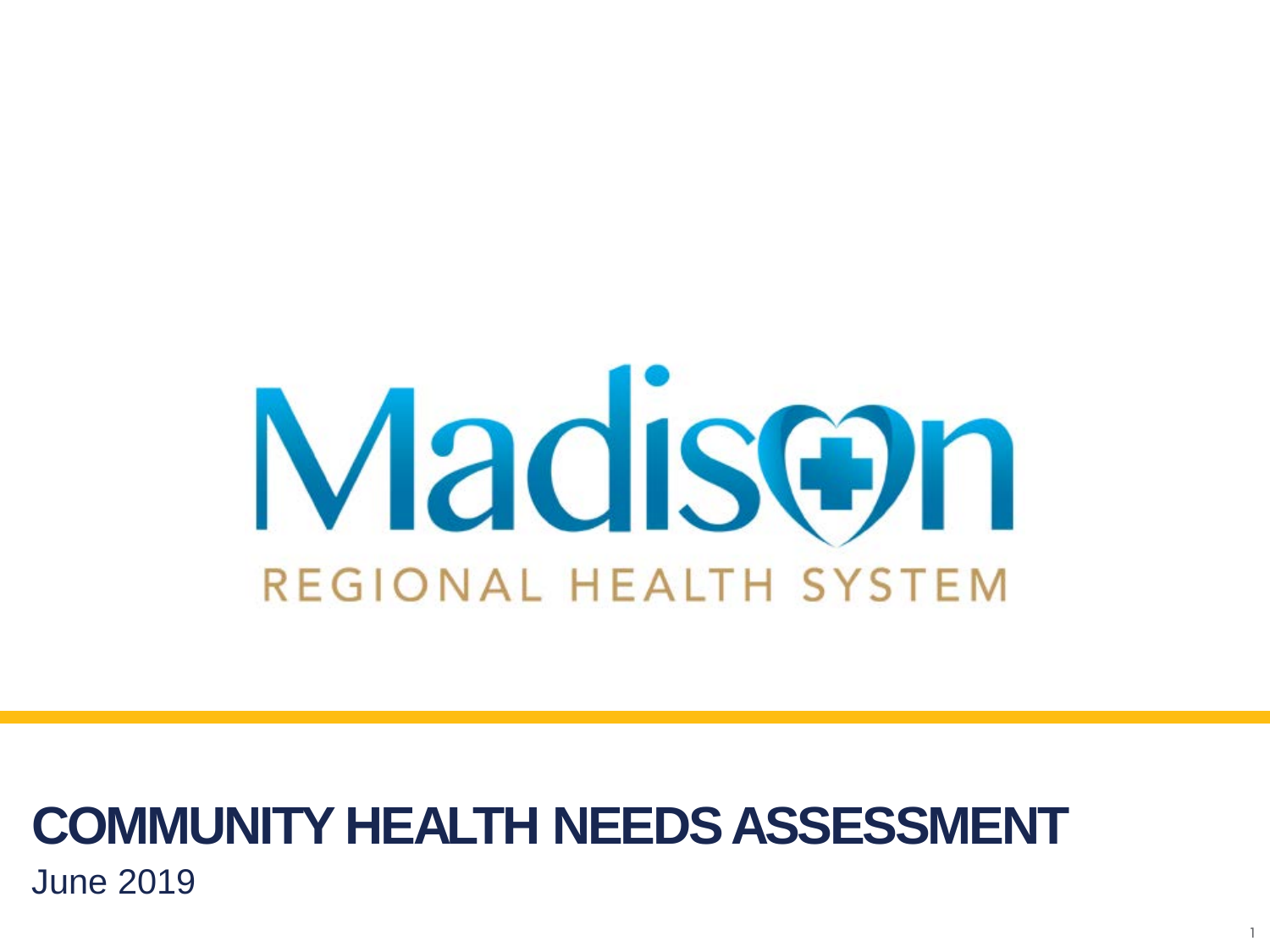### **OVERVIEW**

From April to June 2019, Madison Regional Health System (MRHS) conducted a Community Health Needs Assessment (CHNA) for the approximately 16,000 residents of Lake and Miner Counties, South Dakota. MRHS is located in Lake County but also serves residents of Miner County and surrounding areas. For this reason, demographics and health statistics were reviewed for Lake and Miner Counties, and residents of surrounding areas were included in the survey.

The CHNA was conducted with assistance from Eide Bailly LLP, an accounting and consulting firm specializing in financial, operational, and health-need consulting with healthcare organizations.

A CHNA is a tool used to help communities assess their strengths as well as their weaknesses when it comes to the health of the community. It is also the foundation for improving and promoting the health of the community. The process helps to identify factors that affect a population's health and determine the availability of resources within the community to adequately address these factors and any additional health needs.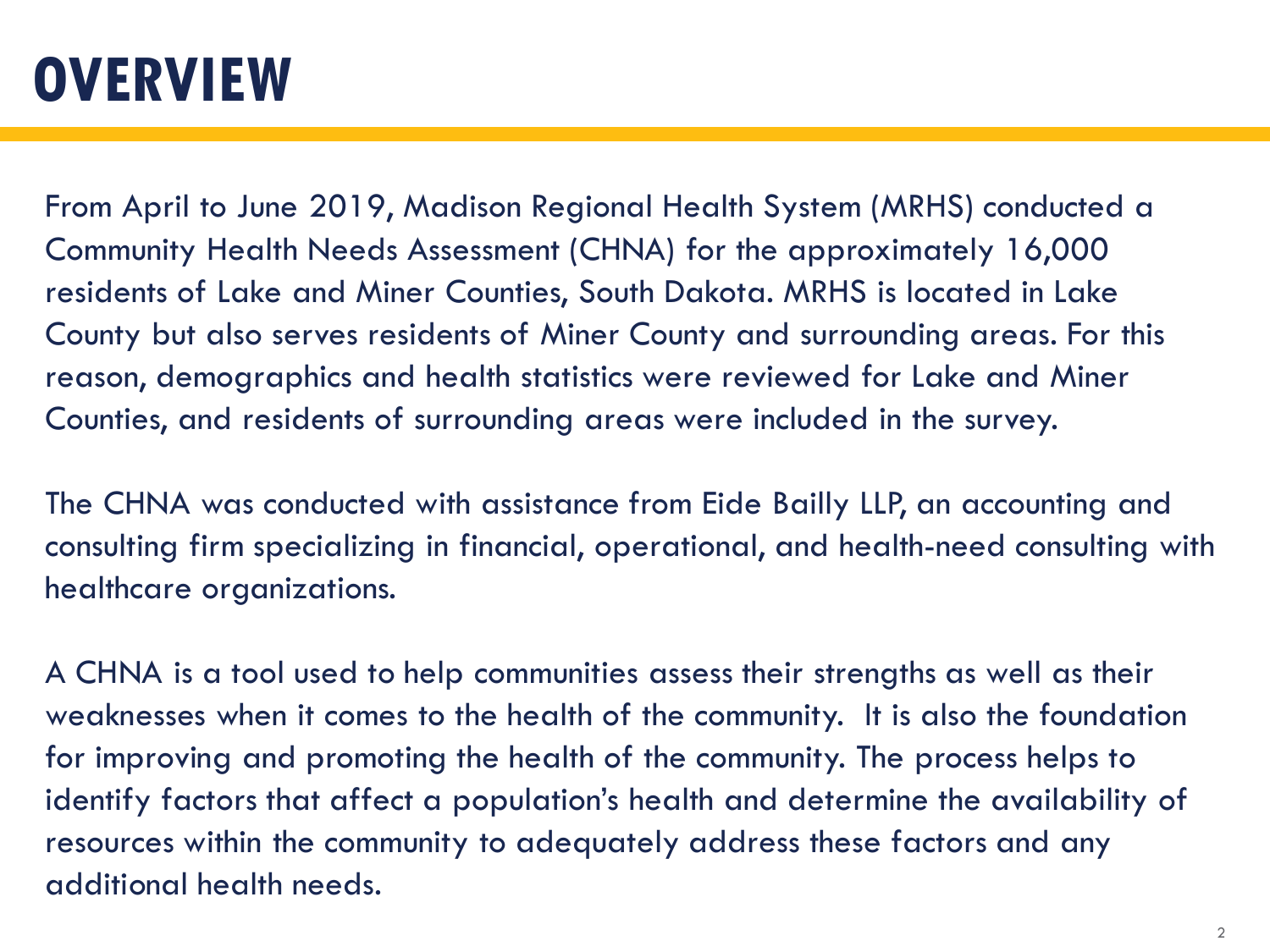### **OVERVIEW**

The CHNA process fulfills the requirements set forth by Internal Revenue Code 501(r)(3), a statute established within the Patient Protection and Affordable Care Act, which requires not-for-profit hospitals to conduct a CHNA every three years. This report includes qualitative and quantitative information from local, state, and federal sources. In addition, input was received from persons that represented a broad range of interests in the community, persons with public health knowledge and expertise, and persons representing medically underserved and vulnerable populations. Input received from the public on the prior CHNA would have been considered in the process, but no feedback was received.

MRHS will create an implementation plan to clarify how it and other community resources will address the needs identified during the CHNA process.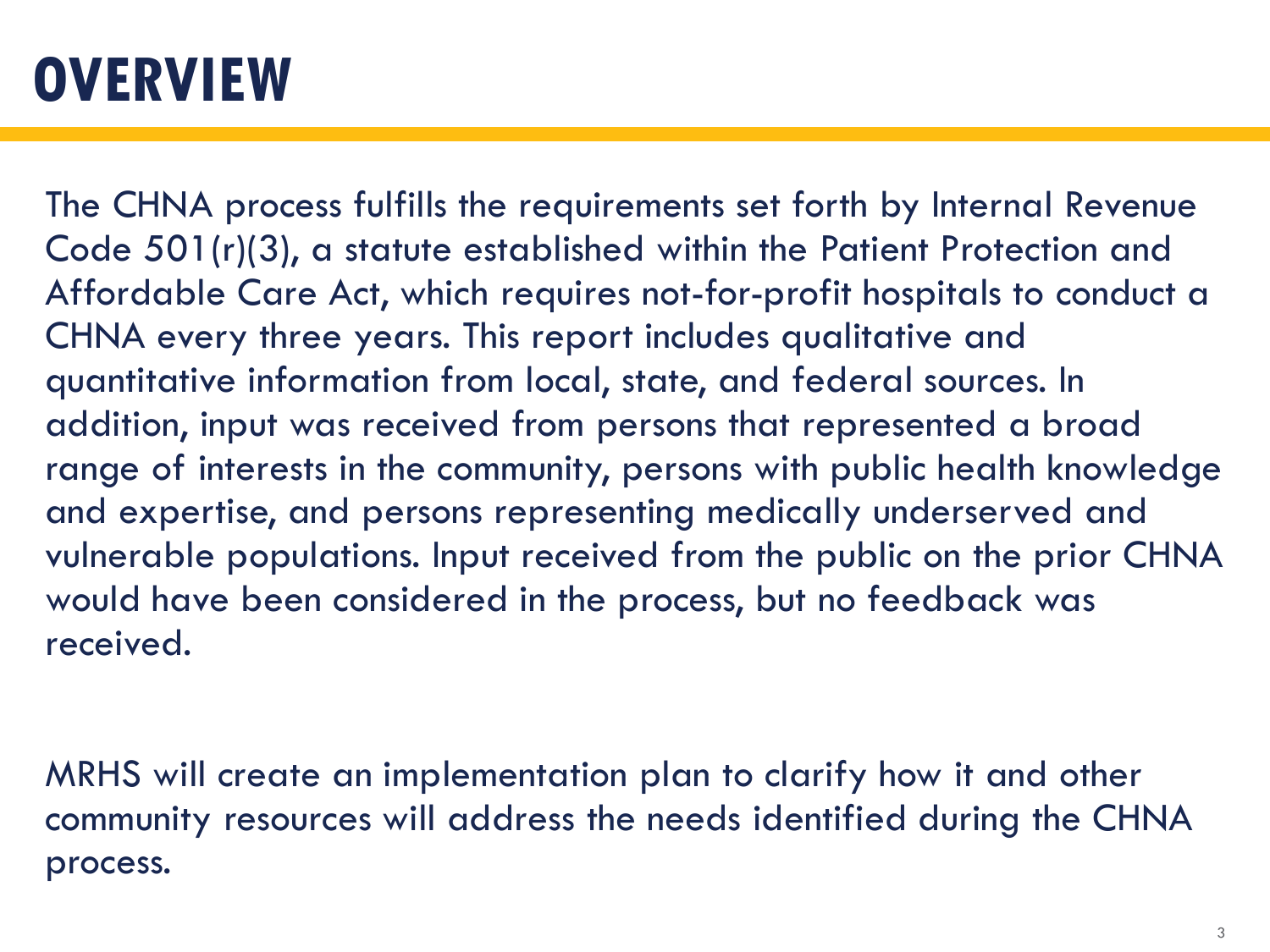MRHS is a 22-bed health care facility that has been serving the medical and health care needs of people living in Madison and surrounding communities of eastern South Dakota for over 140 years. MRHS and its 275 employees are dedicated to providing cost-effective, quality inpatient and outpatient healthcare services.

MRHS is the only hospital in Lake County and provides 24-hour emergency room access. MRHS' primary service area (PSA) is considered Lake County and its secondary service area (SSA) is considered Miner County.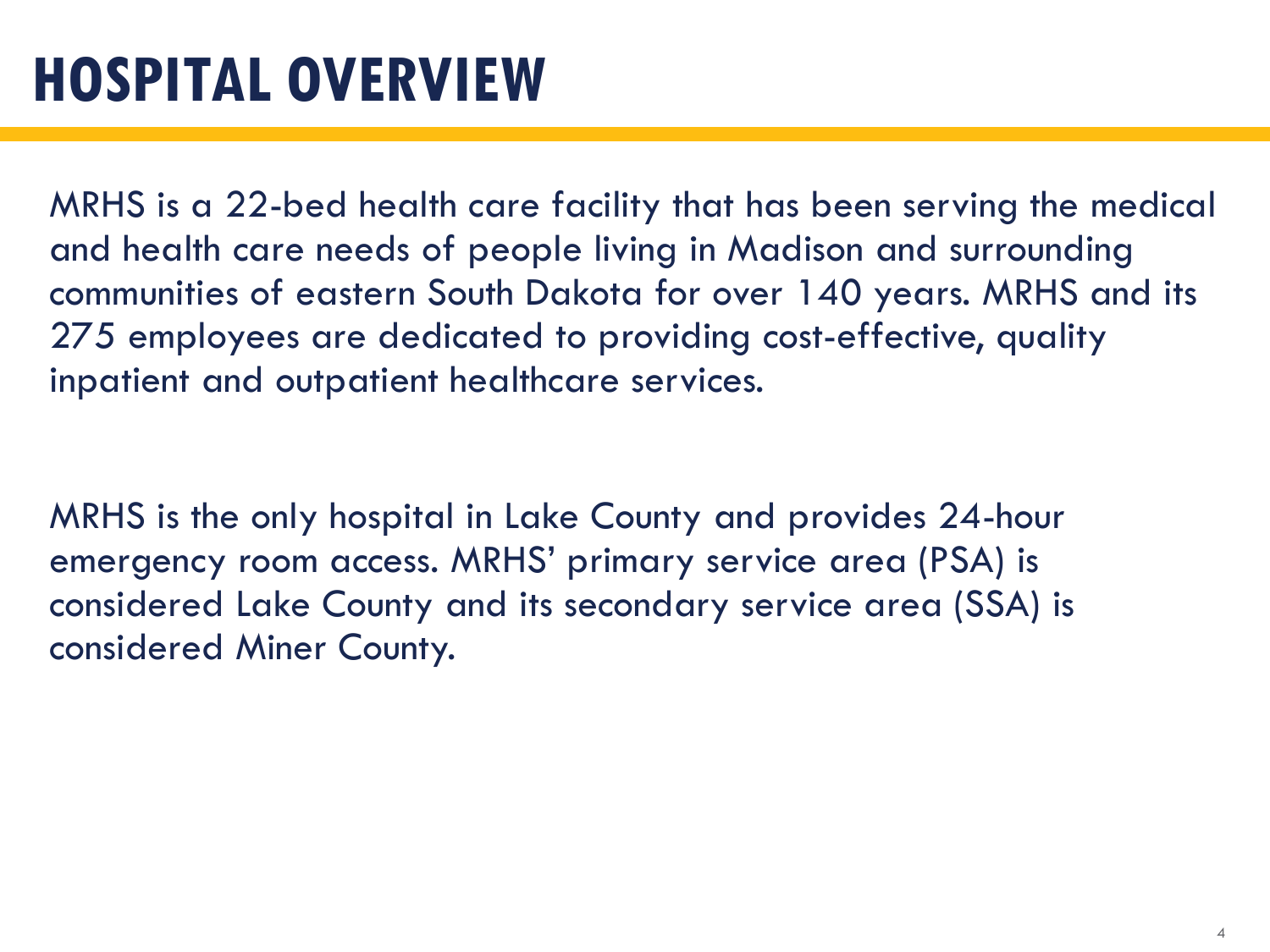## **SERVICES OVERVIEW**

MRHS provides the following services to the community:

- Acute Care
- Surgical Services
- Clinical Services
- Obstetrical Services
- Outreach Specialists
- Urgent Care
- Emergency Services
- Intensive Care
- Radiology
- Nuclear Imaging
- **Laboratory**
- Respiratory Therapy
- Cardiac Rehabilitation
- Rehabilitation Services
- Occupational Health
- Nutritional Services
- Home Care
- **Hospice**
- Swing Bed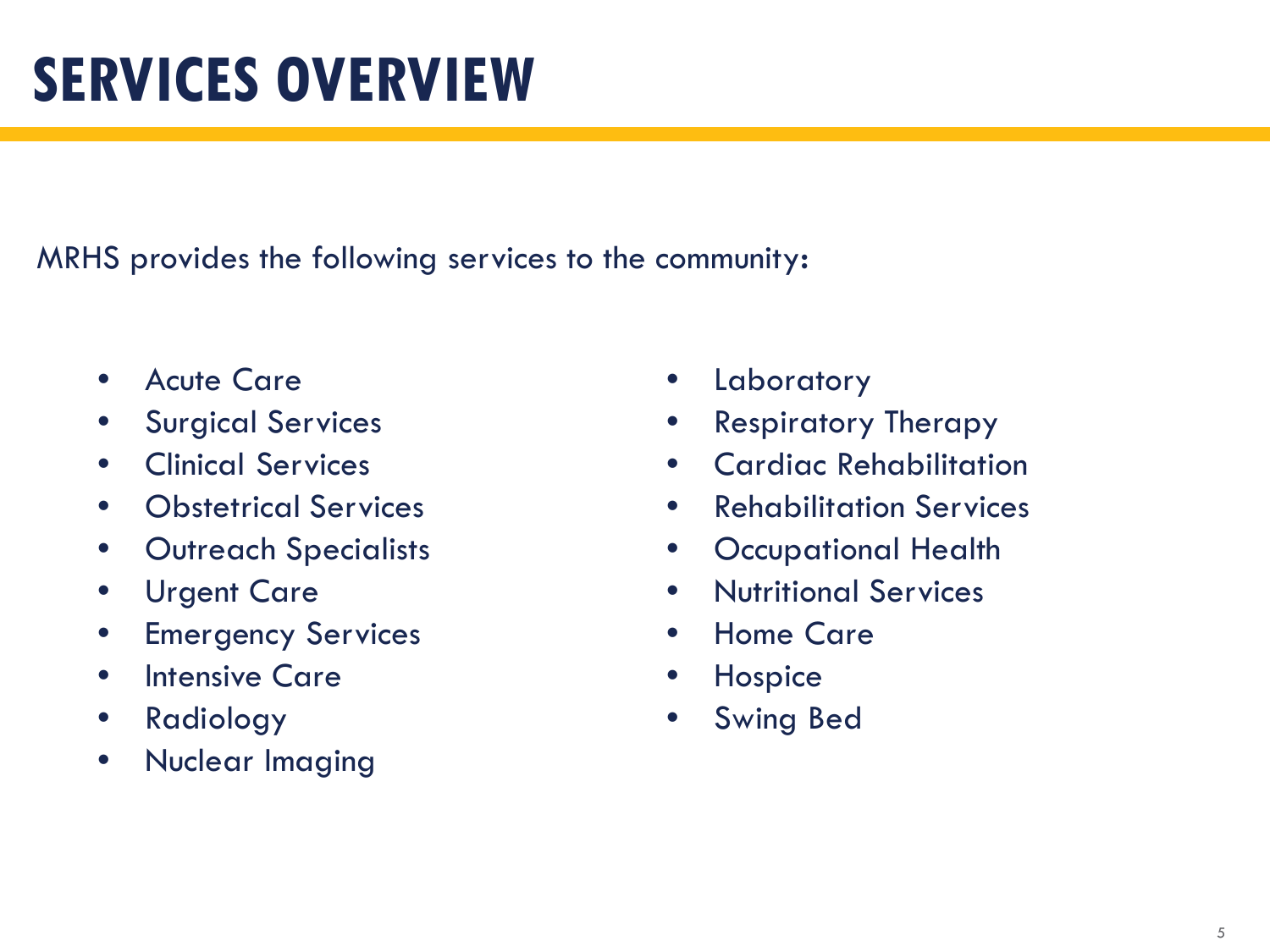### **Primary Service Area (PSA)**

**Lake County** 

Approximately 75% of inpatient volume is from residents of Lake County (Medicare Data).

### **Secondary Service Area (SSA)**

**Miner County** 

Zip code 57349 accounts for approximately 11% of inpatient volume (Medicare data) and makes up the majority of Miner County.



6 In defining community, Madison Regional Health Services has taken into consideration all members of Lake and Miner counties, regardless of whether they are medically underserved, low income or minority. MRHS is committed to meeting the needs of all members of the community who need care, regardless of their ability to pay for services.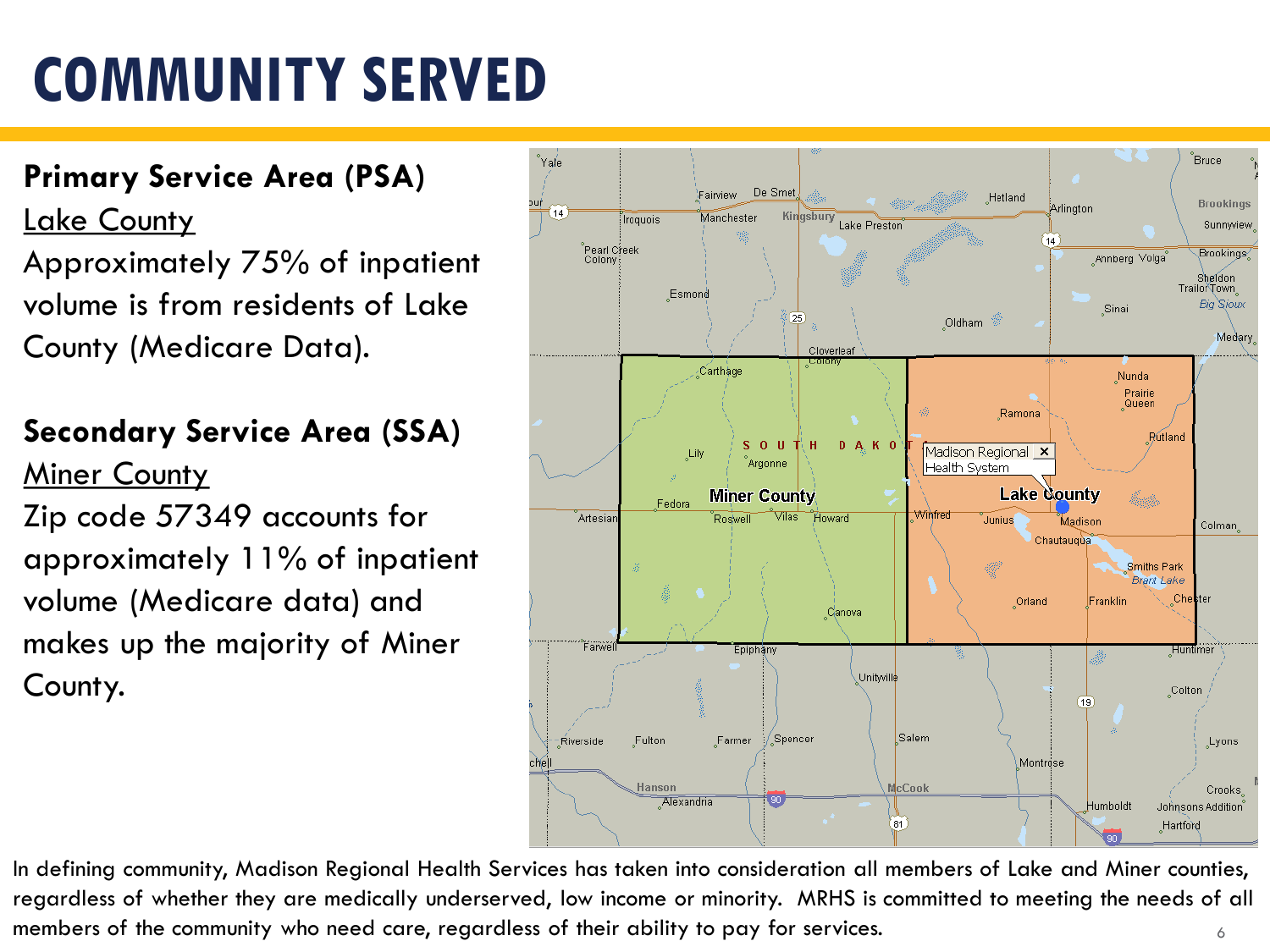|                                   |        | <b>Population</b> |        | <b>Population Change</b> |             |  |
|-----------------------------------|--------|-------------------|--------|--------------------------|-------------|--|
| <b>Primary Service Area (PSA)</b> | 2010   | 2019              | 2024   | 2010 - 2019              | 2019 - 2024 |  |
| Lake County                       | 11,200 | 13,142            | 14,067 | 17.3%                    | $7.0\%$     |  |
| Secondary Service Area (SSA)      |        |                   |        |                          |             |  |
| Miner County                      | 2,389  | 2,207             | 2,185  | $-7.6\%$                 | $-1.0%$     |  |

Years 2010 to 2019 saw 17.3% population growth in the PSA and 7.6% population decline in the SSA.

Looking forward, the five year projection indicates 7.0% population growth in the PSA and 1.0% decline in the SSA.

Population trends can indicate the need for more or less health care services in the future. Many rural parts of the U.S. are projected to have declining populations in the next five years. MRHS' PSA stands in contrast to this trend.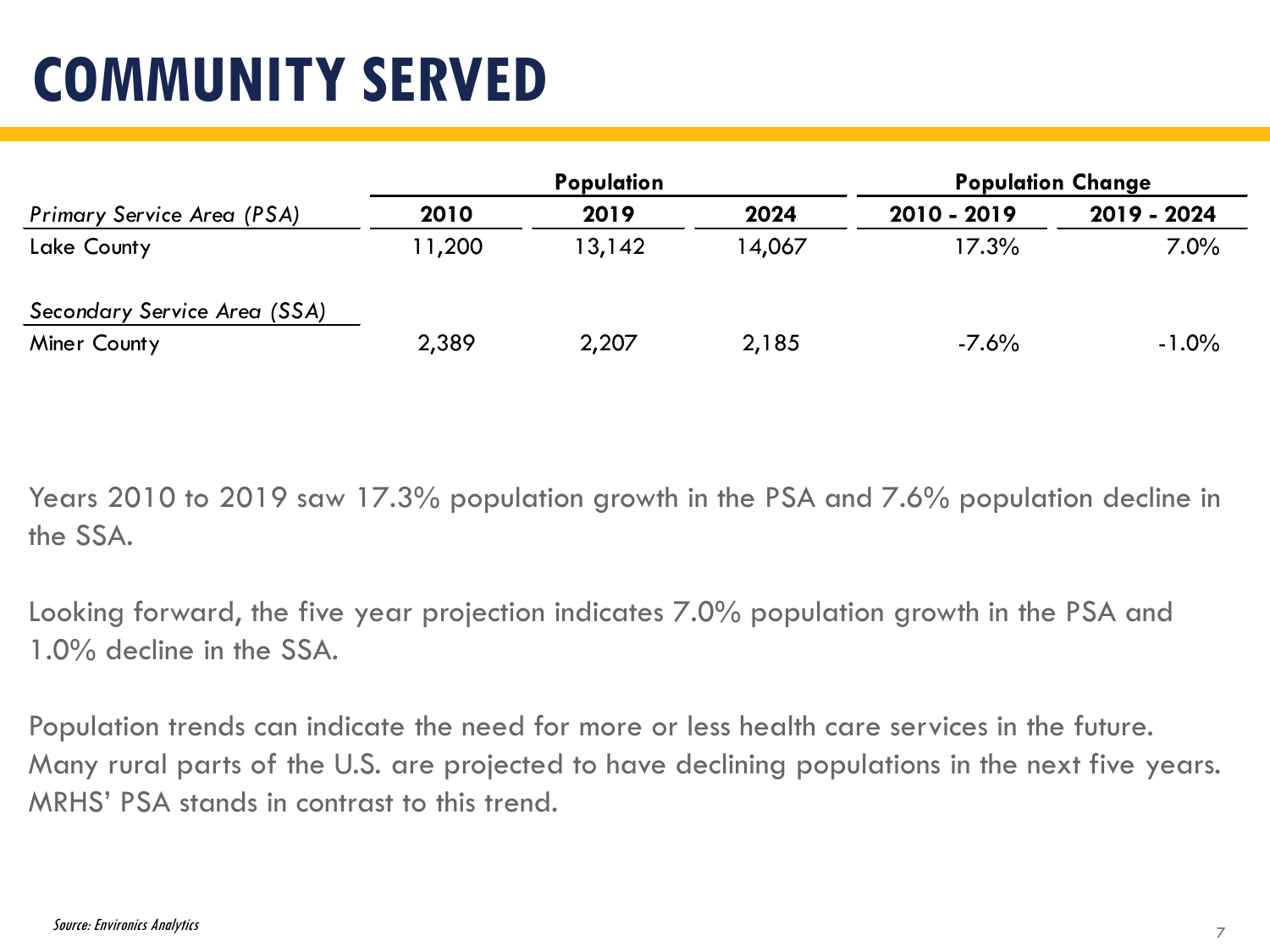The occupational classification for the PSA community is as follows:

- 24.6% hold blue collar occupations
- 55.7% hold white collar occupations
- 19.7% are occupied as service and farmworkers

Health care needs are usually not differentiated by white collar vs. blue collar occupations but rather socioeconomic status.

The civilian employed population age 16 and older in the PSA is employed in the following occupational categories:

- 12.1% Producation
- 11.7% Sales & Related Services
- 11.4% Management
- 11.2% Office and Administrative Support
- 8.7% Food Preparation and Service
- 7.7% Education
- 5.0% Transportaion and Moving
- 4.6% Business and Finance
- 4.2% Health Care Practitioners & Technicia
- 4.0% Construction and Extraction
- 3.4% Maintenance and Repair
- 3.4% Health Care Support
- 3.2% Building and Grounds Maintenance
- 2.0% Personal Care
- 1.5% Computers and Mathematics
- 1.3% Farming
- 1.3% Community and Social Services
- 1.2% Protective Services
- 1.0% Arts, Entertainment, and Sports
- 0.5% Architecture and Engineering
- 0.4% Life, Physical, and Social Sciences
- 0.2% Legal Services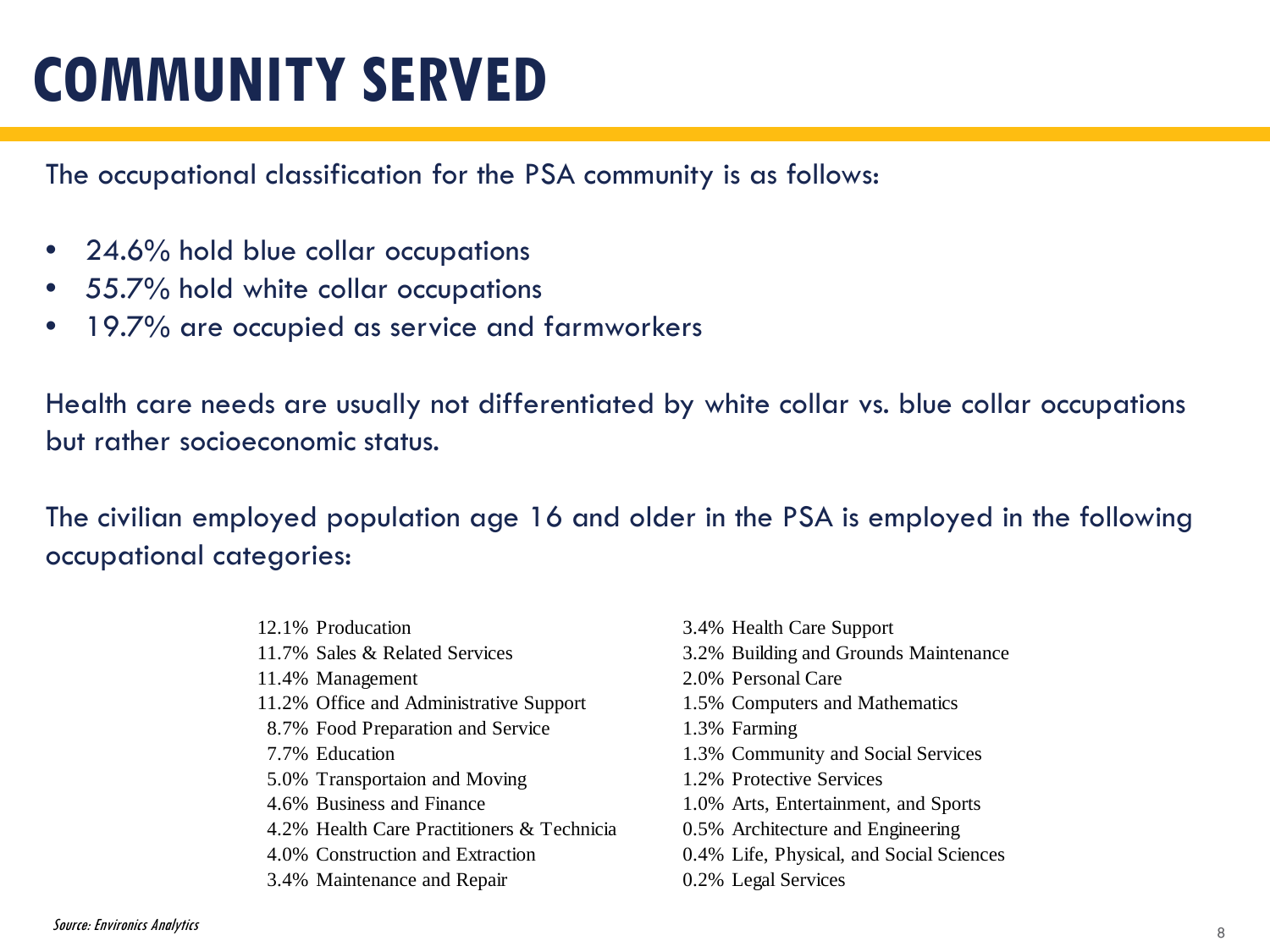| The median<br>household income in<br>the PSA is \$62,870.                                                         |                                                                                                                                           |                     | <b>PSA</b><br>Lake<br>County         |                      | <b>SSA</b><br><b>Miner</b><br>County |                      | State of<br><b>South Dakota</b>      |                                 | <b>United</b><br><b>States</b>       |
|-------------------------------------------------------------------------------------------------------------------|-------------------------------------------------------------------------------------------------------------------------------------------|---------------------|--------------------------------------|----------------------|--------------------------------------|----------------------|--------------------------------------|---------------------------------|--------------------------------------|
| This is projected to<br>increase $4.5\%$ to<br>\$65,684 by 2024.                                                  | <b>Total Households</b><br>Estimated 2019<br>Projected 2024                                                                               |                     | 5,440<br>5,891                       |                      | 973<br>970                           |                      | 354,470<br>372,688                   |                                 | 125,018,808<br>129,683,914           |
| The median<br>household income in<br>the SSA is \$50,959.<br>This is projected to<br>increase $3.1\%$ by<br>2024. | <b>Average Household Income</b><br>Estimated 2019<br>Projected 2024<br><b>Median Household Income</b><br>Estimated 2019<br>Projected 2024 | S.<br>\$<br>S.<br>S | 80,617<br>86,268<br>62,870<br>65,684 | \$<br>\$<br>\$<br>\$ | 70,687<br>73,196<br>50,959<br>52,529 | \$<br>\$<br>\$<br>\$ | 76,633<br>82,907<br>57,582<br>61,474 | $\frac{1}{2}$<br>\$<br>\$<br>\$ | 89,646<br>98,974<br>62,280<br>68,116 |
|                                                                                                                   |                                                                                                                                           |                     |                                      |                      |                                      |                      |                                      |                                 |                                      |

*Source: Environics Analytics*

PSA median incomes are higher than the SSA and State of South Dakota but right in line with the United States.

Correlations exist between health outcomes and socioeconomic status. High income individuals tend to be in better health than low income individuals.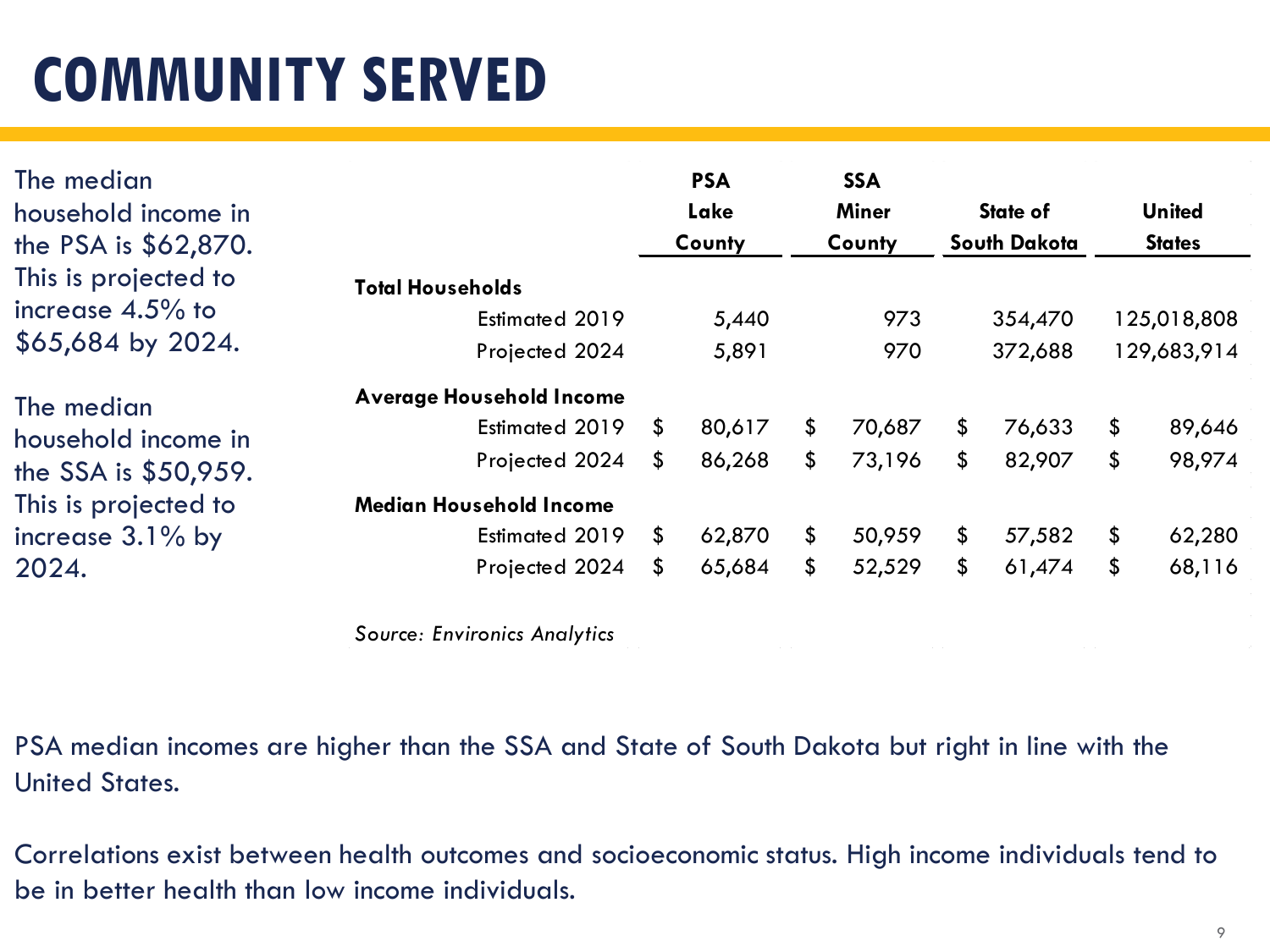PSA individual poverty levels are in line with the U.S. but higher than the State of South Dakota and the SSA. PSA family poverty levels are in line with the SSA and are lower than the State of South Dakota and the United States.

|                              | Percentage<br>of Individuals<br>below<br><b>Poverty Rate</b> | Percentage<br>of Families<br>below<br><b>Poverty Rate</b> |  |
|------------------------------|--------------------------------------------------------------|-----------------------------------------------------------|--|
| <b>United States</b>         | 15.5%                                                        | 11.3%                                                     |  |
| <b>State of South Dakota</b> | 13.9%                                                        | 8.9%                                                      |  |
| <b>PSA: Lake County</b>      | 15.5%                                                        | 7.4%                                                      |  |
| <b>SSA: Miner County</b>     | 11.6%                                                        | 7.2%                                                      |  |

*Source: US Census Bureau American FactFinder*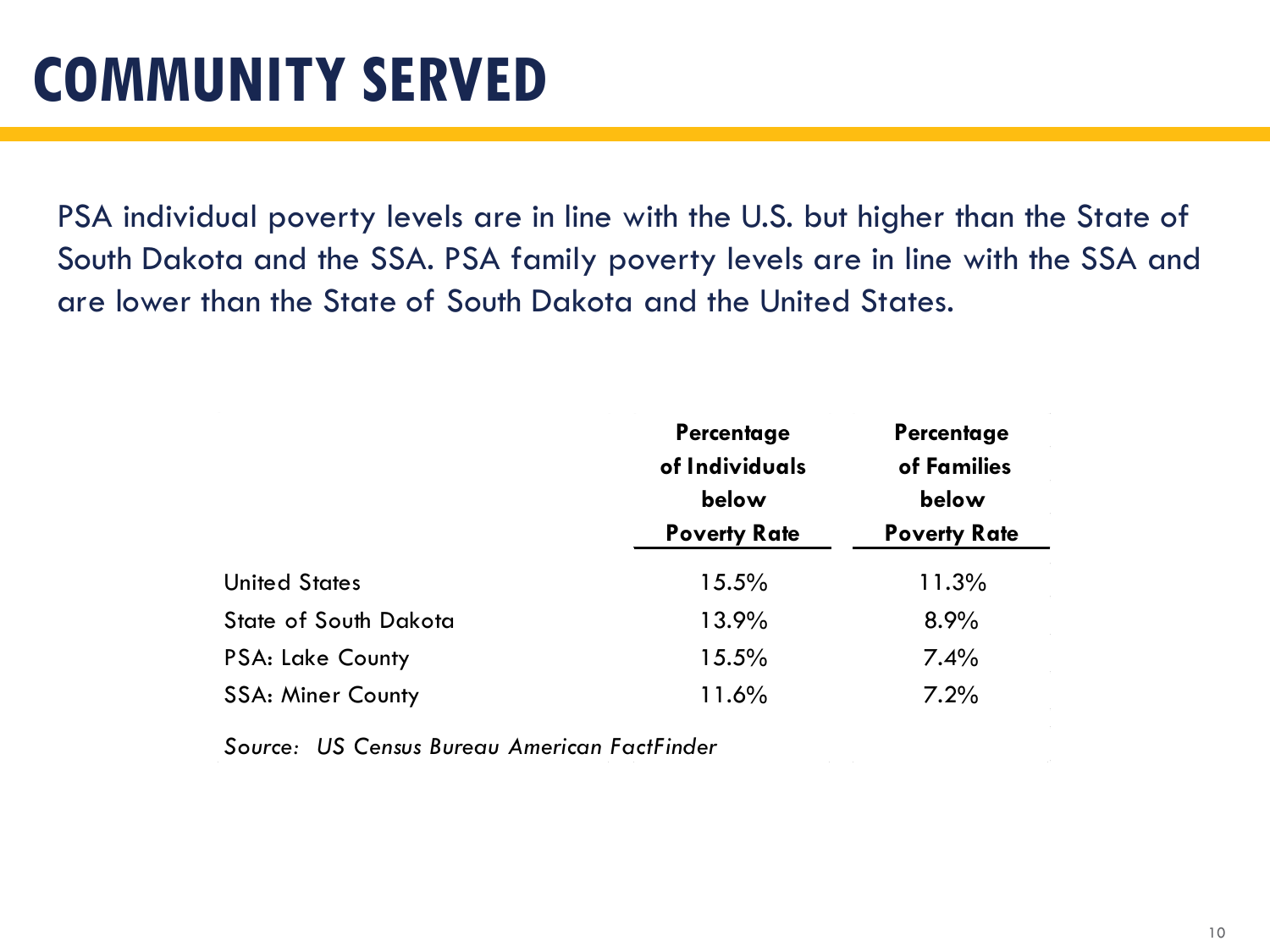Unemployment in the PSA is slightly higher than in the SSA and the State of South Dakota. Unemployment in the SSA is in line with the State of South Dakota. All regions (PSA, SSA, and state) have lower unemployment rates than across the United States.

Employment status can impact mental health and health care utilization. Unemployed persons have more depression and anxiety symptoms than those who are employed.

|                              | <b>Unemployment Statistics</b> |         |         |  |
|------------------------------|--------------------------------|---------|---------|--|
|                              | 2016                           | 2017    | 2018    |  |
| <b>United States</b>         | 4.9%                           | $4.4\%$ | 3.9%    |  |
| <b>State of South Dakota</b> | 3.0%                           | 3.2%    | $3.0\%$ |  |
| <b>PSA: Lake County</b>      | 3.4%                           | 3.9%    | 3.5%    |  |
| <b>SSA: Miner County</b>     | 2.7%                           | 3.0%    | 2.9%    |  |

*Source: Bureau of Labor Statistics - all rates are not seasonally adjusted*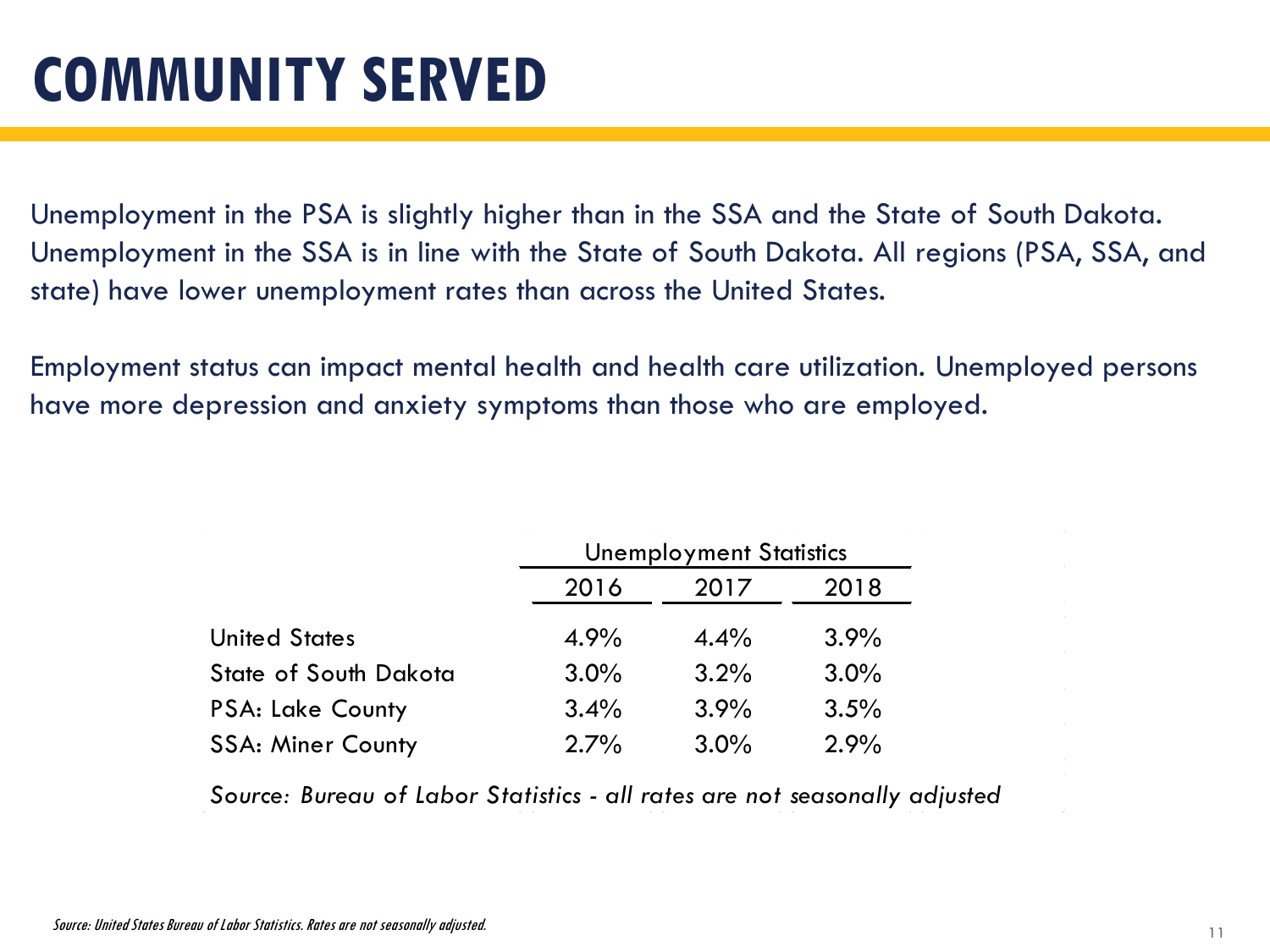## **HEALTH DATA**

To examine health areas of strength and health areas to explore, *County Health Rankings* is utilized. The County Health Rankings & Roadmaps program is a collaboration between the Robert Wood Johnson Foundation and the University of Wisconsin Population Health Institute. Counties are ranked against their state peers based on health outcomes and health factors. Subcategories are as follows:

### Health Outcomes

- Length of life
- Quality of life

### Health Factors

- Health behaviors
- Clinical care
- Social and economic factors
- Physical environment

The report provides information by county on "Areas of Strength" and "Areas to Explore", as determined by the County Health Rankings. This can be helpful in setting a direction for the community health needs assessment.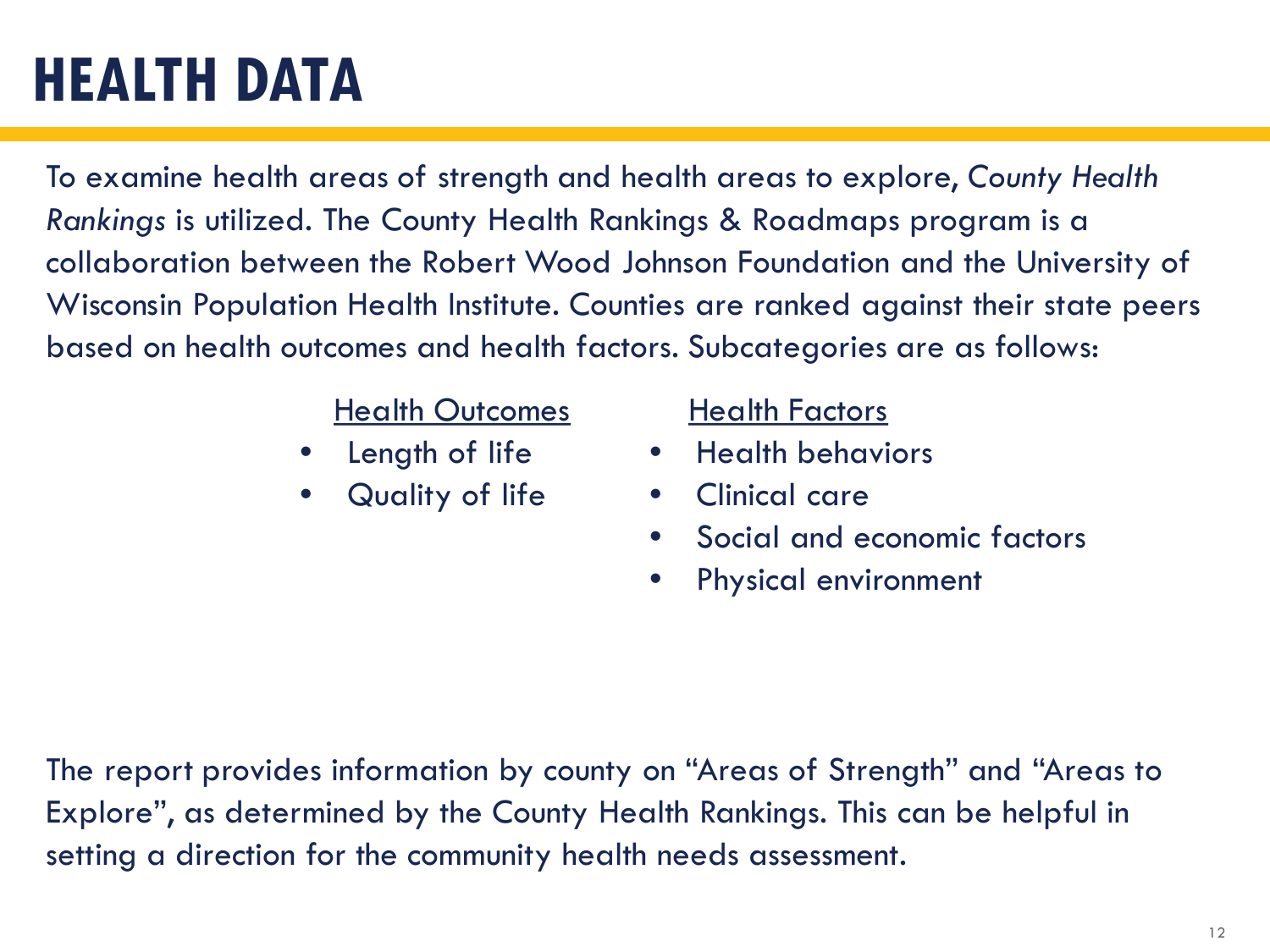### **HEALTH DATA**



**County Health Rankings & Roadmaps** A Healthier Nation, County by County

County Health Rankings model @ 2018 UWPHI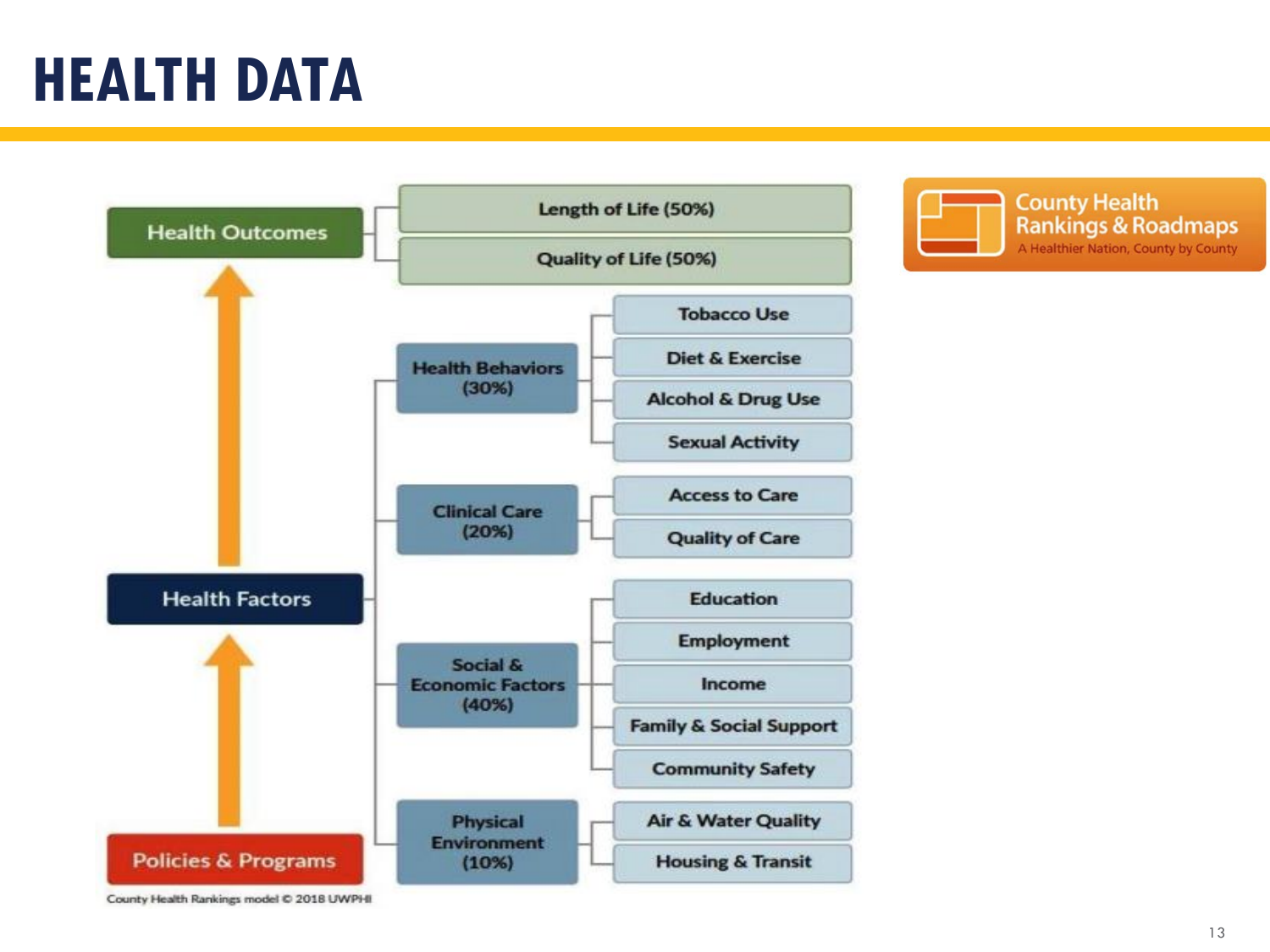## **COUNTY HEALTH RANKINGS-HEALTH OUTCOMES**

The following provides overall health outcomes rankings by county for the State of South Dakota for 2019 (lower the better):

Lake County: 6 of 62 Miner County: 32 of 62



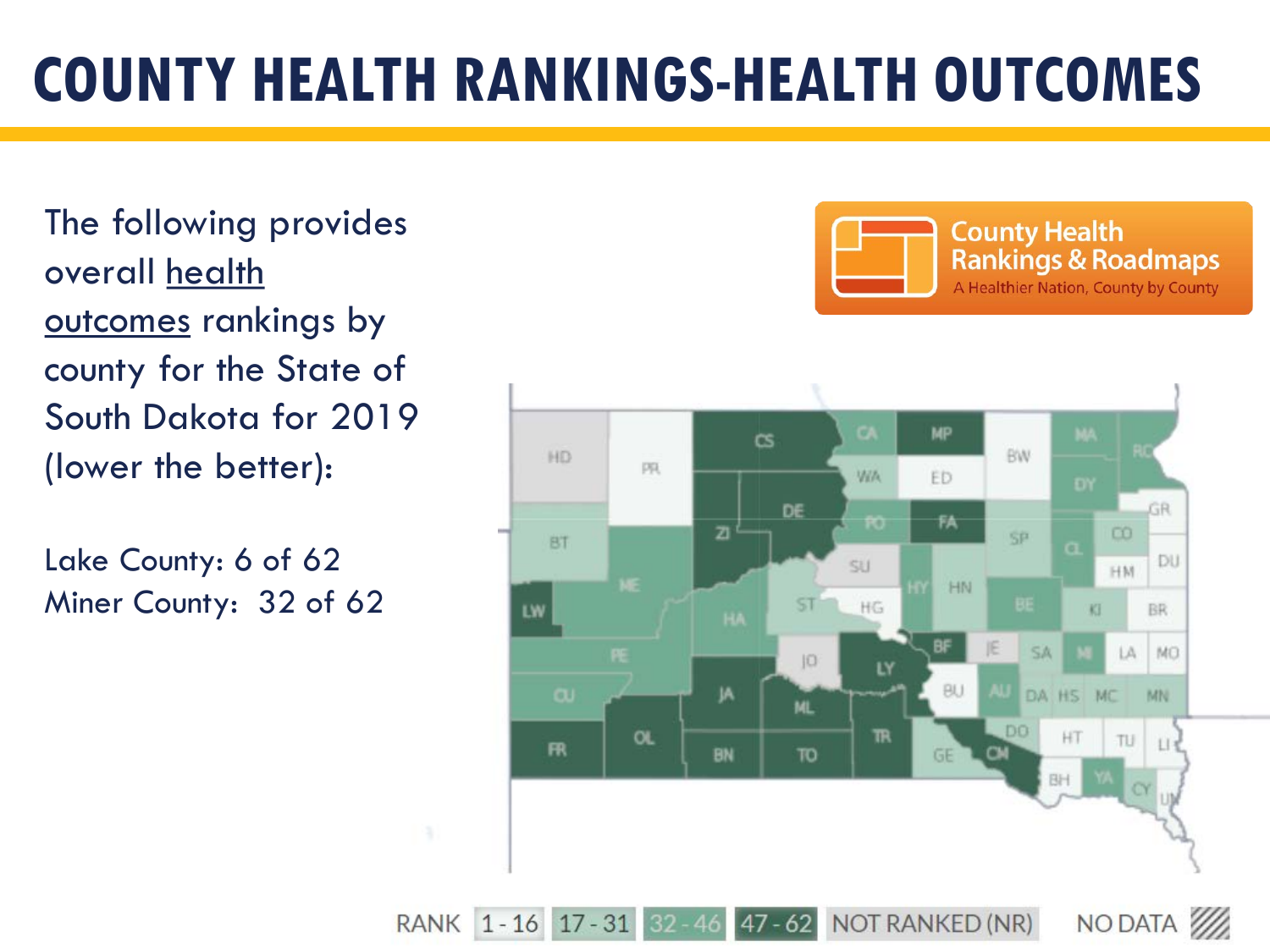## **COUNTY HEALTH RANKINGS-HEALTH FACTORS**

The following provides overall health factors rankings by county for the State of South Dakota for 2019 (lower the better):

Lake County: 22 of 62 Miner County: 12 of 62



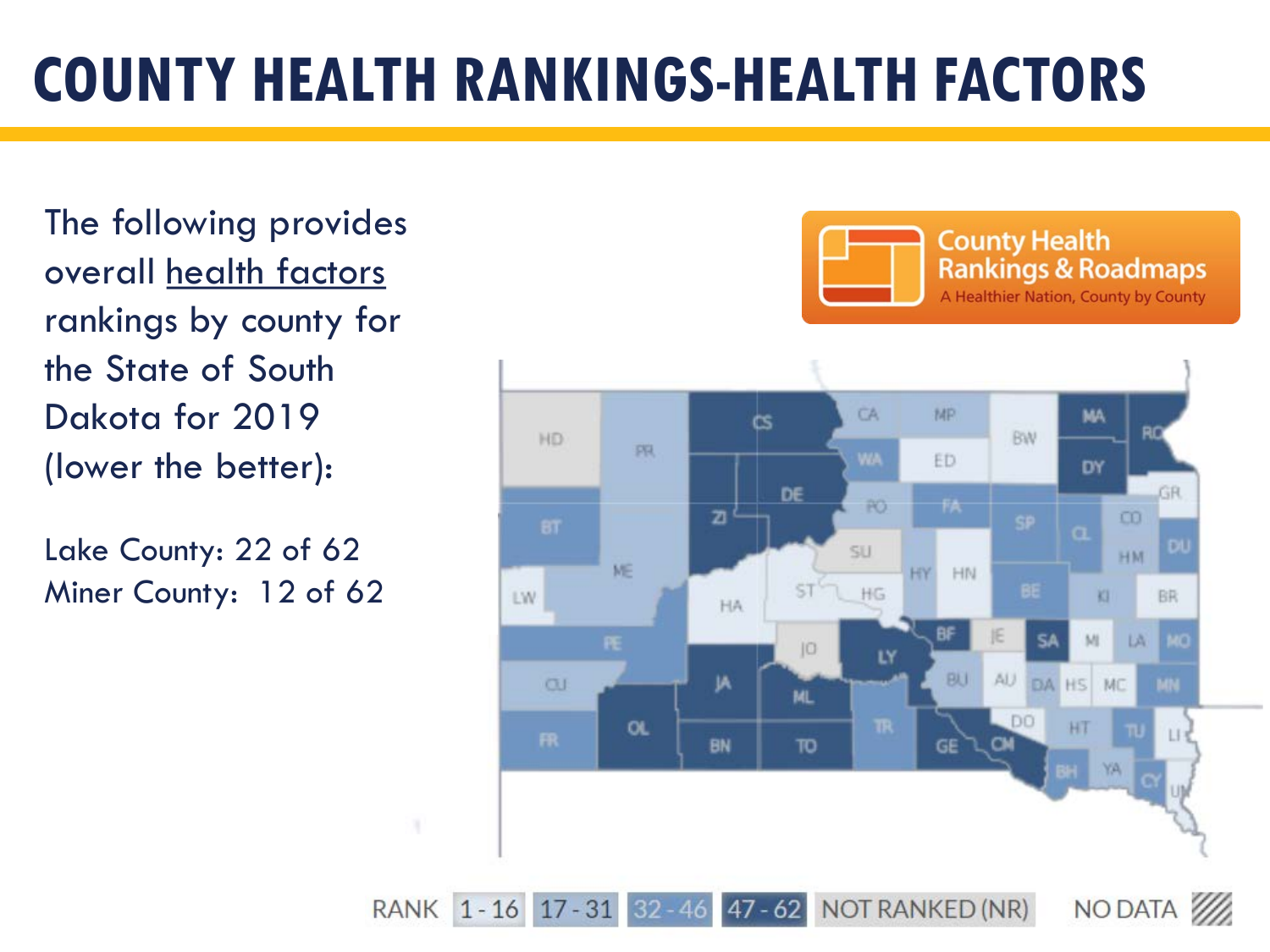## **HEALTH DATA RESULTS – PSA AND SSA COUNTIES**

For a comparative view, areas of strength are listed with PSA and SSA counties side by side. **County**

| <b>Areas of Strength</b>             | Lake | Miner        |  |  |
|--------------------------------------|------|--------------|--|--|
| Food environment index               | Y    |              |  |  |
| Physical inactivity                  | Y    |              |  |  |
| Teen births                          | Y    |              |  |  |
| Uninsured                            | Y    | y            |  |  |
| Preventable hospital stays           | Y    |              |  |  |
| Mammography screening                | y    | У            |  |  |
| Flu vaccination                      | Y    |              |  |  |
| Children in poverty                  | Y    |              |  |  |
| Air pollution - particulate matter   | У    | $\mathbf{v}$ |  |  |
| Severe housing problems              | y    |              |  |  |
| <b>Dentists</b>                      |      | Y            |  |  |
| High school graduation               |      | У            |  |  |
| Unemployment                         |      | У            |  |  |
| Children in single parent households |      | У            |  |  |
| Social associations                  |      |              |  |  |

*\*number of membership associations per 10,000 population*

<sup>16</sup> *Source: County Health Rankings, University of Wisconsin Population Health Institute*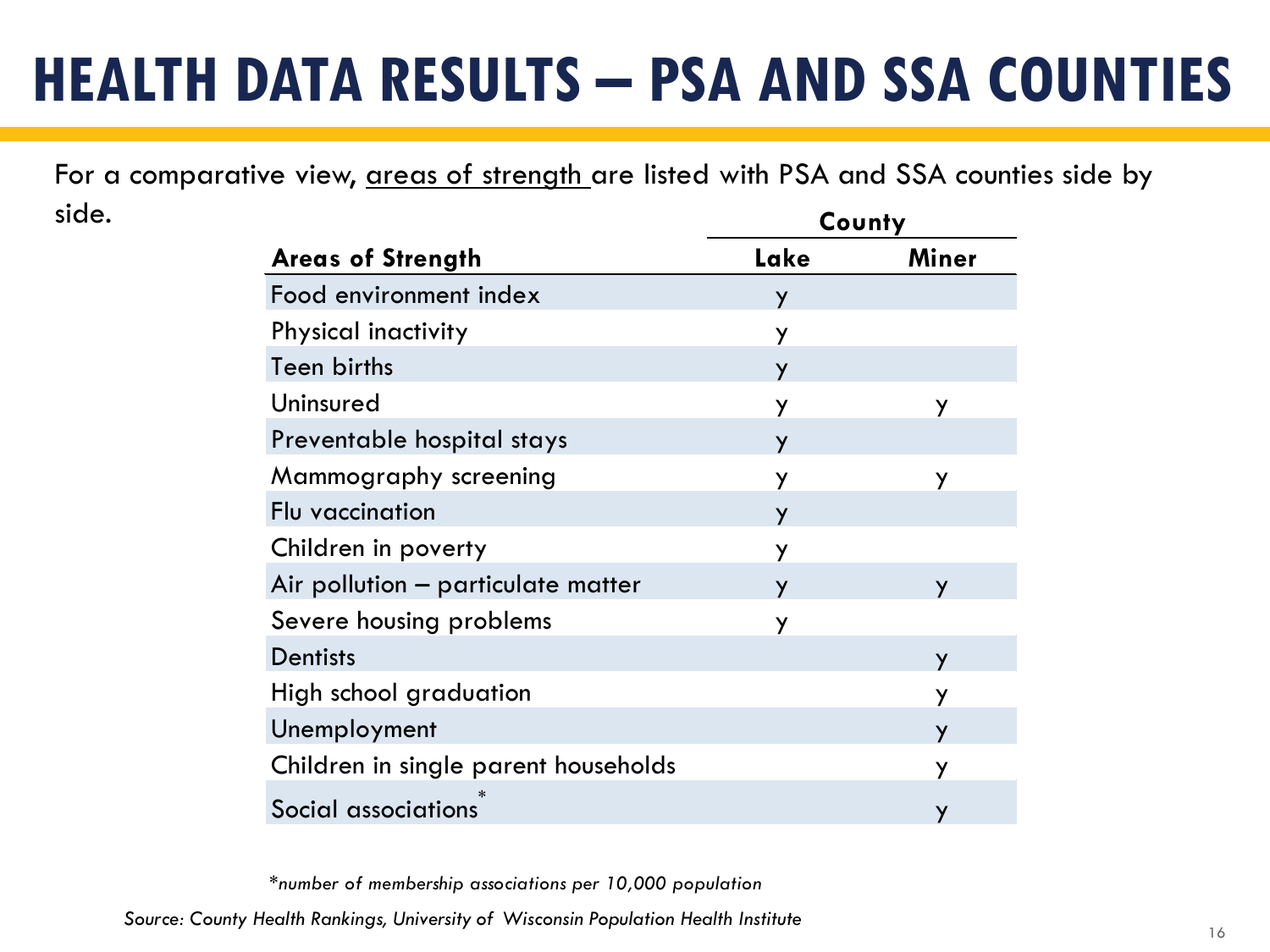## **HEALTH DATA RESULTS – PSA AND SSA COUNTIES**

For a comparative view, areas to explore are listed with PSA and SSA counties side by side.

| $\mathbf{r}$                  | County |              |  |  |
|-------------------------------|--------|--------------|--|--|
| <b>Areas to Explore</b>       | Lake   | <b>Miner</b> |  |  |
| Adult smoking                 | У      |              |  |  |
| Adult obesity                 | У      | У            |  |  |
| <b>High School graduation</b> | V      |              |  |  |
| Primary care physicians       |        |              |  |  |
| Preventable hospital stays    |        |              |  |  |
| Flu vaccinations              |        |              |  |  |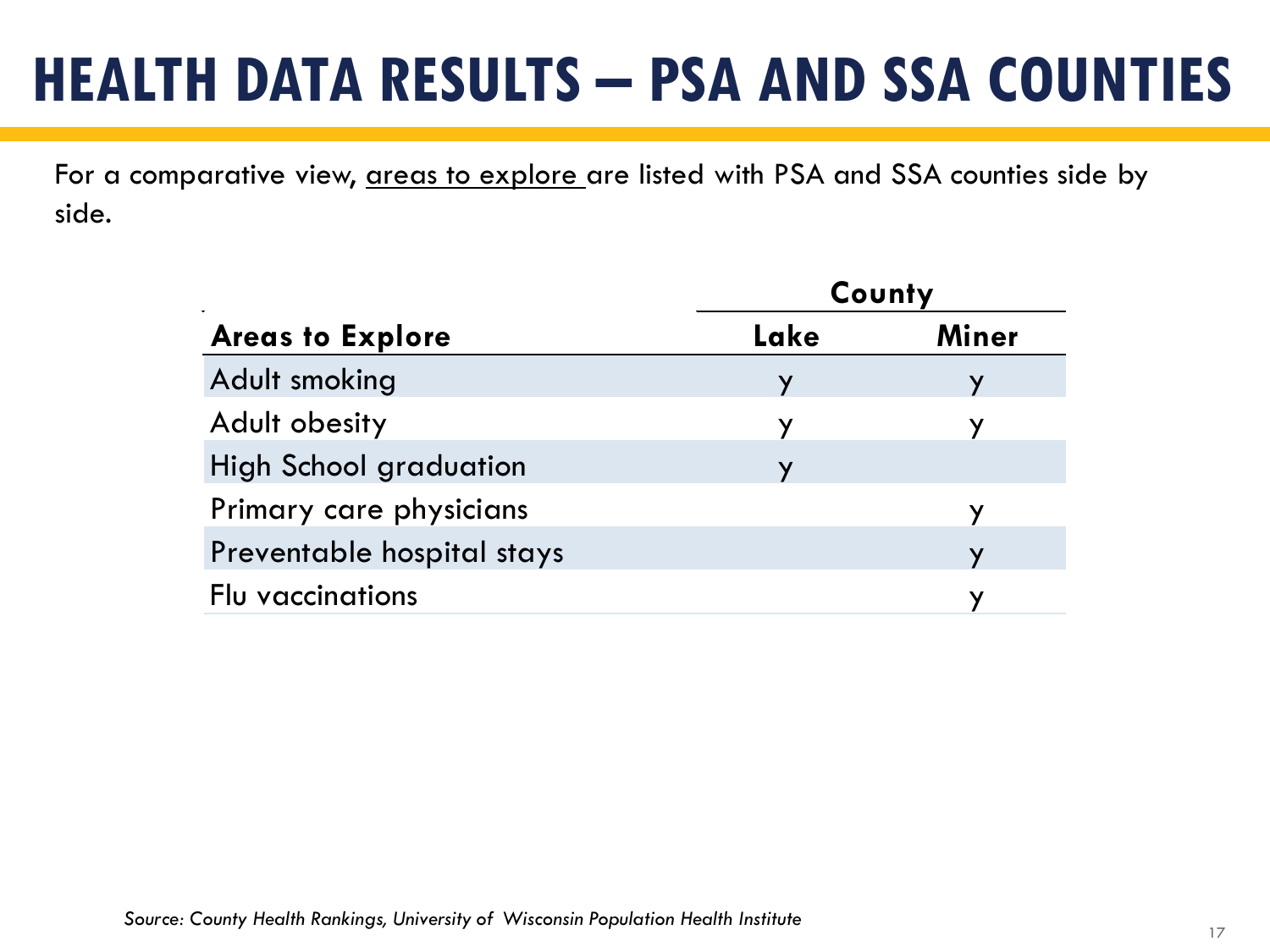### **HEALTH DATA RESULTS**

The County Health Rankings also provides rankings for each of six categories for each county relative to its state peers. The table below shows ranks in each of the six categories plus overall rankings. The best score (rank) is one, so the lower the number, the better.

| County ranking (of 62 South Dakota counties)* |             |                     |  |  |
|-----------------------------------------------|-------------|---------------------|--|--|
| Category                                      | Lake County | <b>Miner County</b> |  |  |
| Length of life                                |             | 33                  |  |  |
| Quality of life                               | 9           | 22                  |  |  |
| <b>Health behaviors</b>                       | 5           | 22                  |  |  |
| Clinical care                                 | 12          | 23                  |  |  |
| Social & economic factors                     | 40          | 8                   |  |  |
| <b>Physical environment</b>                   | 31          | 36                  |  |  |
|                                               |             |                     |  |  |
| Overall rank: health outcomes                 | 6           | 32                  |  |  |
| Overall rank: health factors                  | 22          | 12                  |  |  |

*Source: County Health Rankings, University of Wisconsin Population Health Institute \*four South Dakota counties not included due to insufficient data*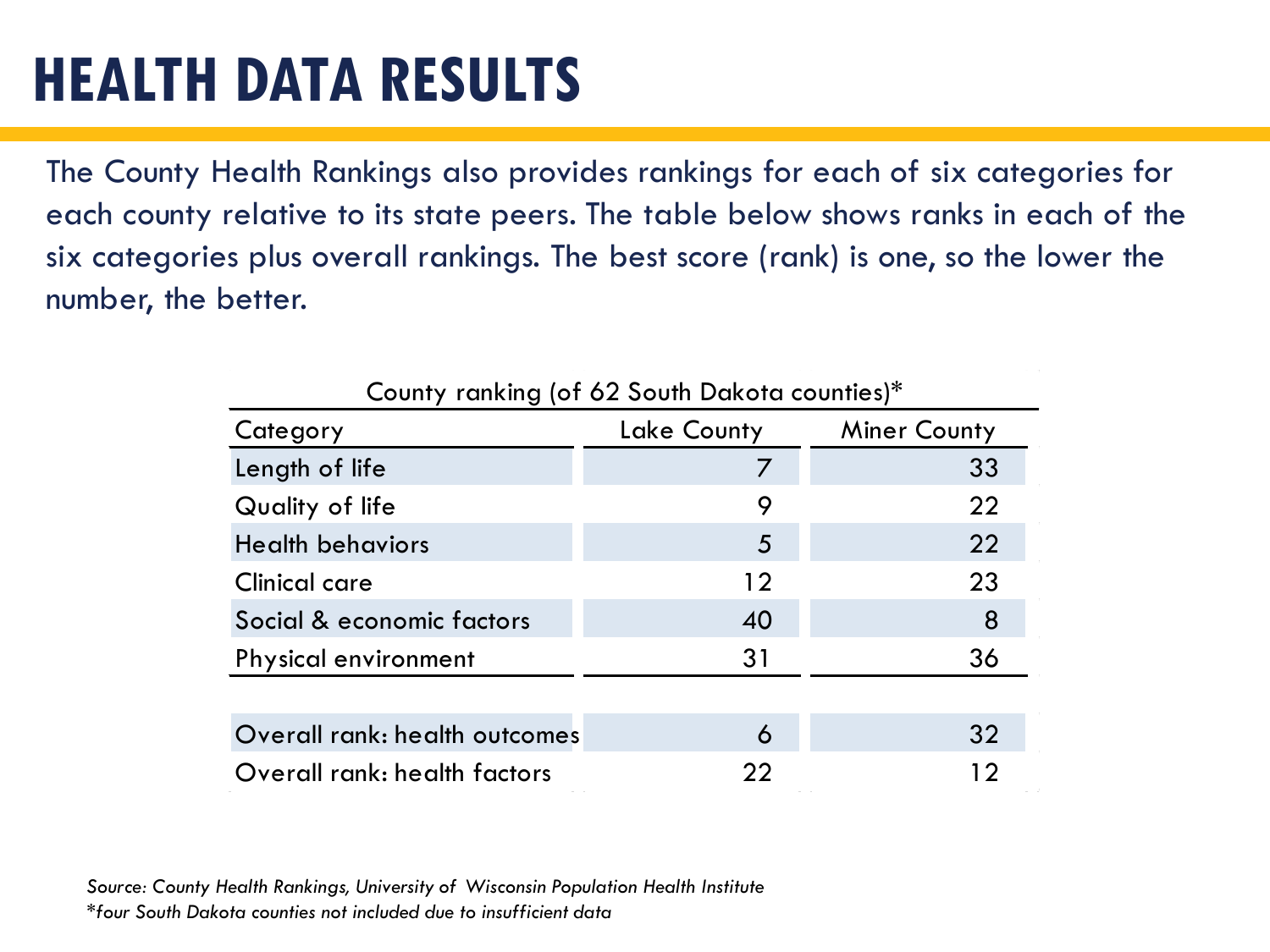To ensure input from persons with broad knowledge of the community, two focus group meetings were conducted on April 30, 2019. Invitations were sent to individuals representing various community, business, and educational organizations, along with MRHS board members. Representatives from local health care providers and the community health departments were included to bring in additional professional perspective. For invitees unable to attend the focus group sessions, input was gathered by email via the Community Survey.

The individuals identified to participate in the process have direct access to individuals across all subsections of the community and therefore can address needs that may impact those populations that are medically underserved or most in need.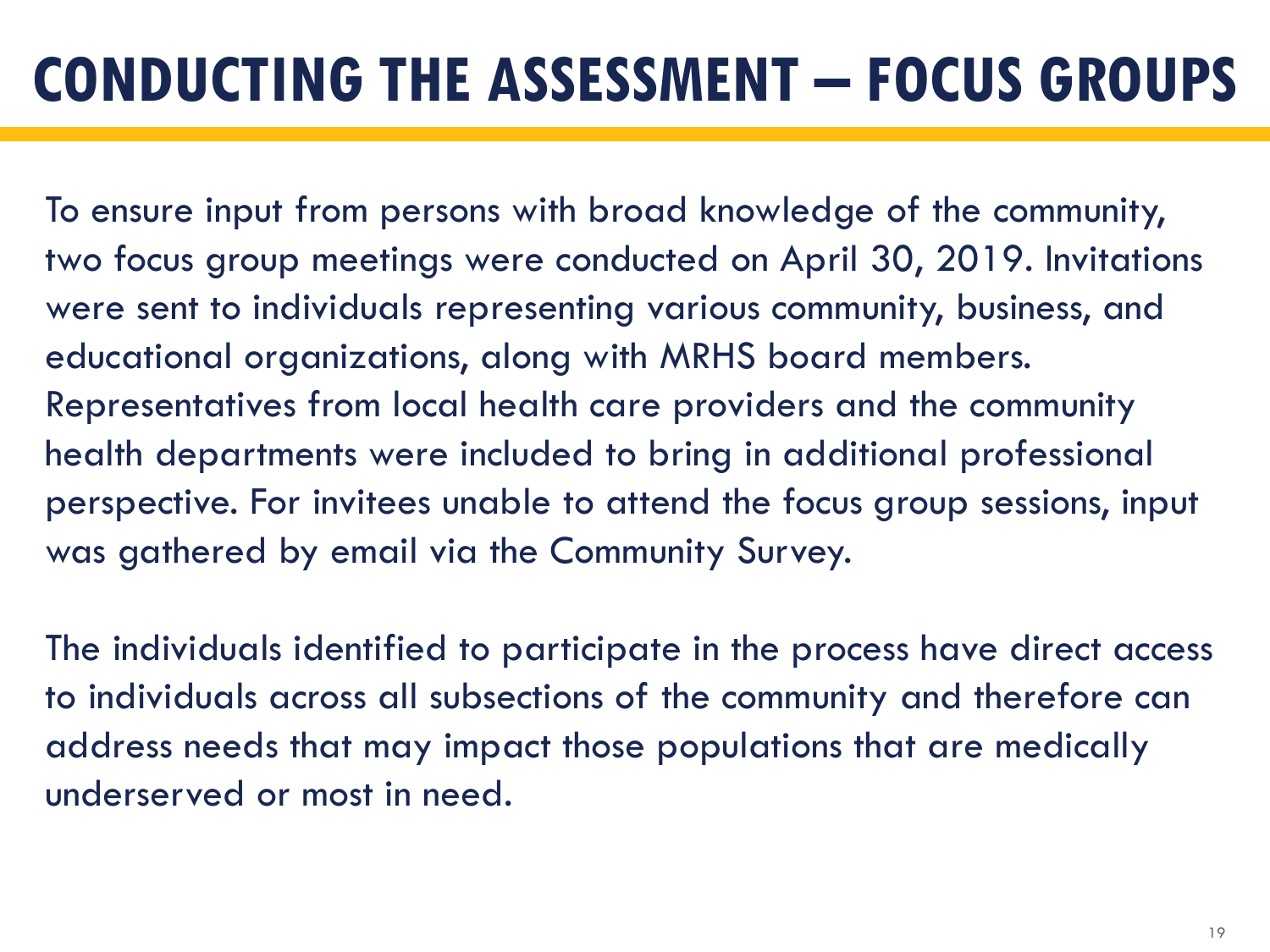### **COMMUNITY REPRESENTATION**

### **Focus group session #1, Tuesday April 30, 2019**

- Leadership and providers from MRHS
- Horizon Health Care
- Inter-Lakes Community Action Partnership
- Bethel Lutheran Home
- Valiant Living
- Lake County Community Health
- **Madison Community Center**
- Dakota State University
- Madison Area Chamber
- Madison Consolidated Schools
- Heartland Consumers Power District
- City of Madison Government
- **Community Counseling Services**

### **Focus group session #2, Tuesday April 30, 2019**

- Leadership and providers from MRHS
- MRHS Board of Trustees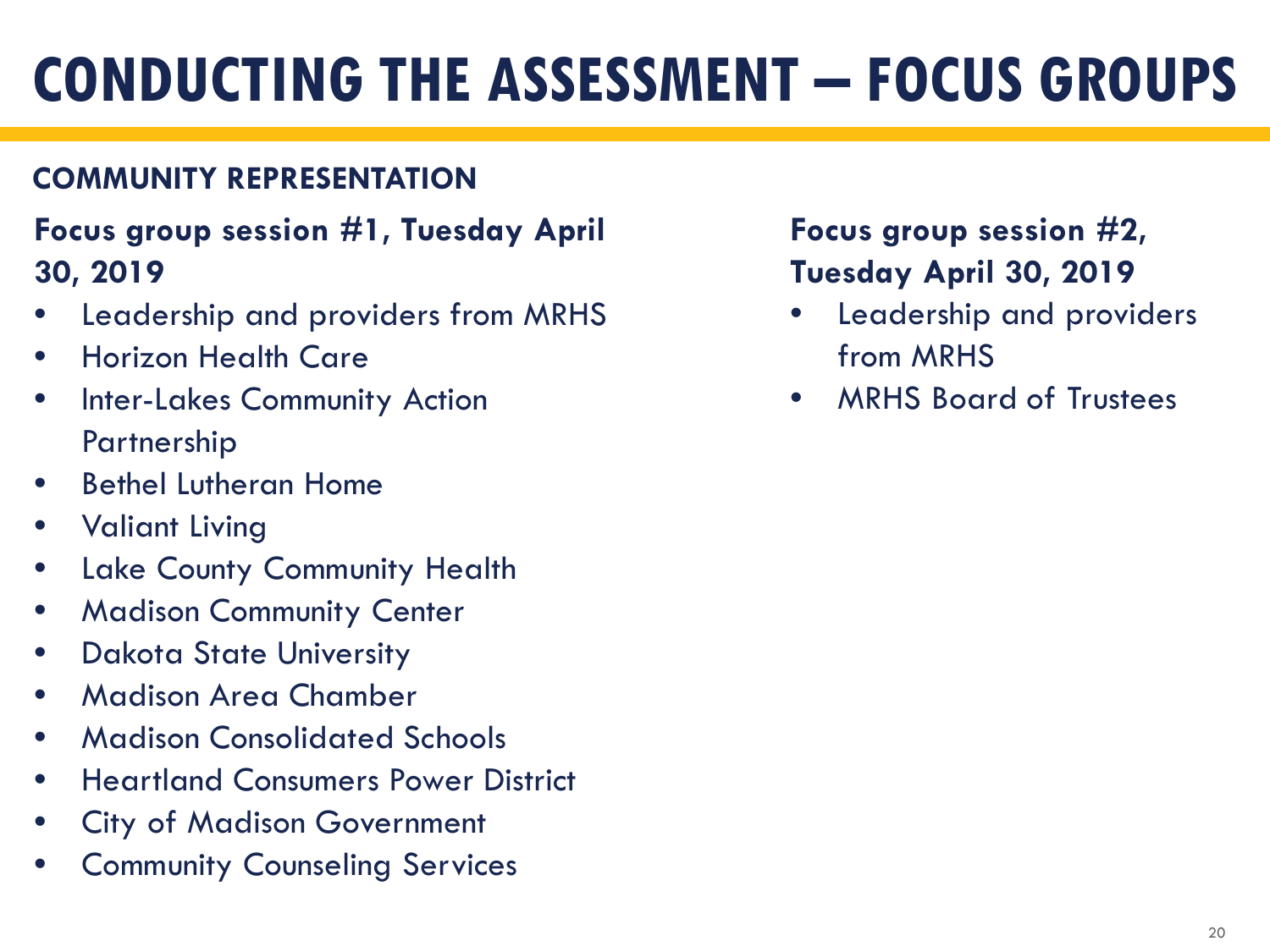Select questions and response summaries are listed here:

#### **What issues are facing the medically underserved/low income in the community?**

• Health care affordability, transportation difficulties, and lack of awareness of available community support services.

#### **What is your vision for a healthy community?**

• Health care education, emphasis on wellness and preventative care, awareness of what services are available, engagement between organizations, mental health care, recreational opportunities.

#### **What issues are the most serious health issues facing this community?**

• Obesity, mental health, drugs and alcohol, elder care, care and medication affordability, transportation difficulties.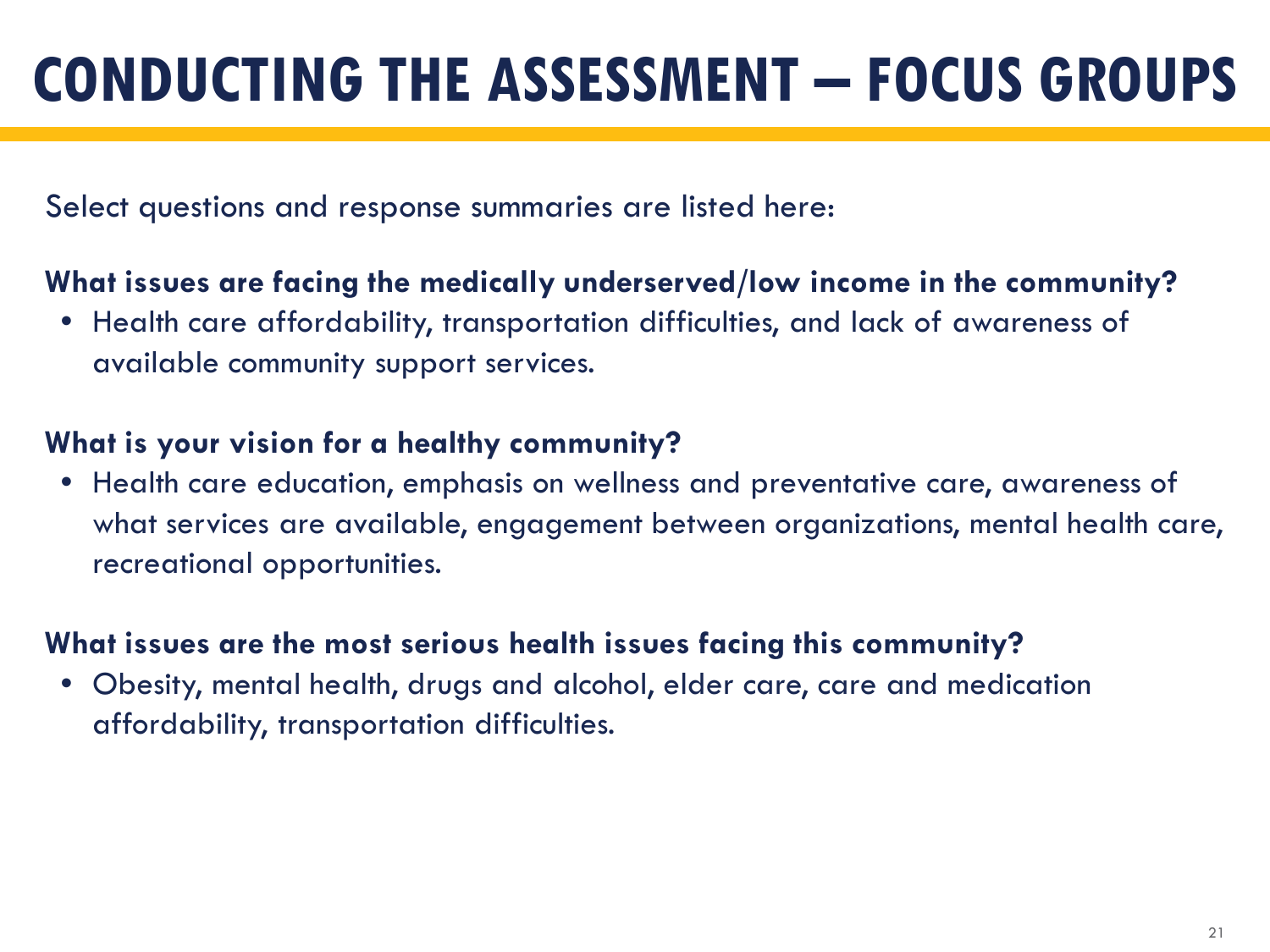Select questions and response summaries are listed here (continued)

### **What are the most beneficial health resources or services in this community?**

• Meals on Wheels and food pantry, community center, MRHS, Community Counseling, Public Health.

### **What can MRHS do to improve health and quality of life in the community?**

• More focus on care for older adults, continued utilization of swing bed program, partnerships to make more services available, more awareness around what programs are available in community, continued access to telemedicine.

### **Which of the needs discussed would you say are most important?**

• Education around availability of what resources are here, care for older adults, continued financial assistance aid.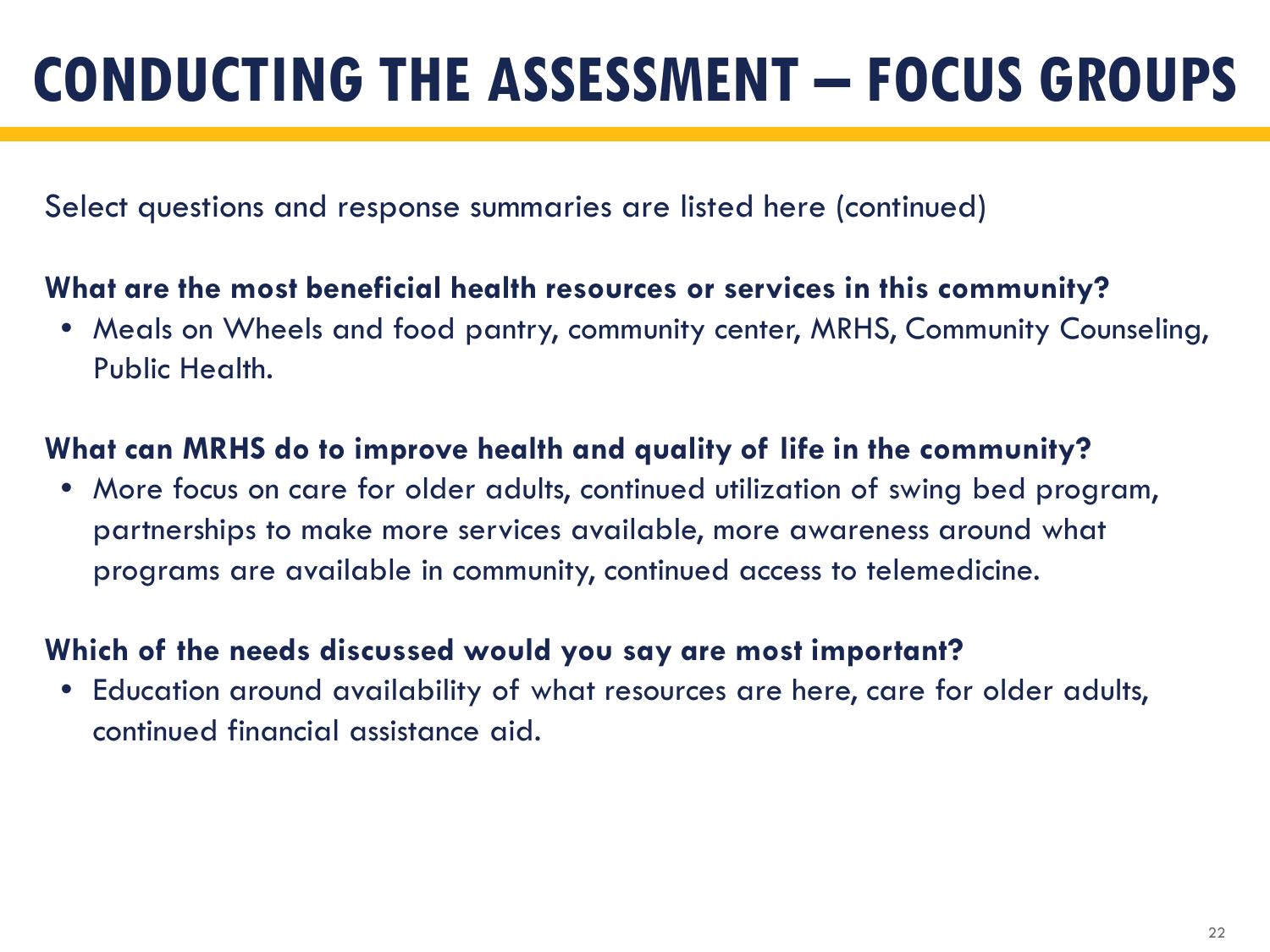In order to obtain input from the broader community, a community survey was created with questions to identify health needs and concerns in the community. The survey was administered from May 13, 2019 to May 27, 2019. The online survey link was made available on the MRHS website and was also distributed through email. Paper surveys with postage-paid envelopes were provided to neighboring colonies.

Because MRHS serves some residents outside Lake and Miner Counties, the community survey was extended to surrounding areas to gather more input on health needs.

There were 277 responses to the electronic survey and 15 responses to the paper survey.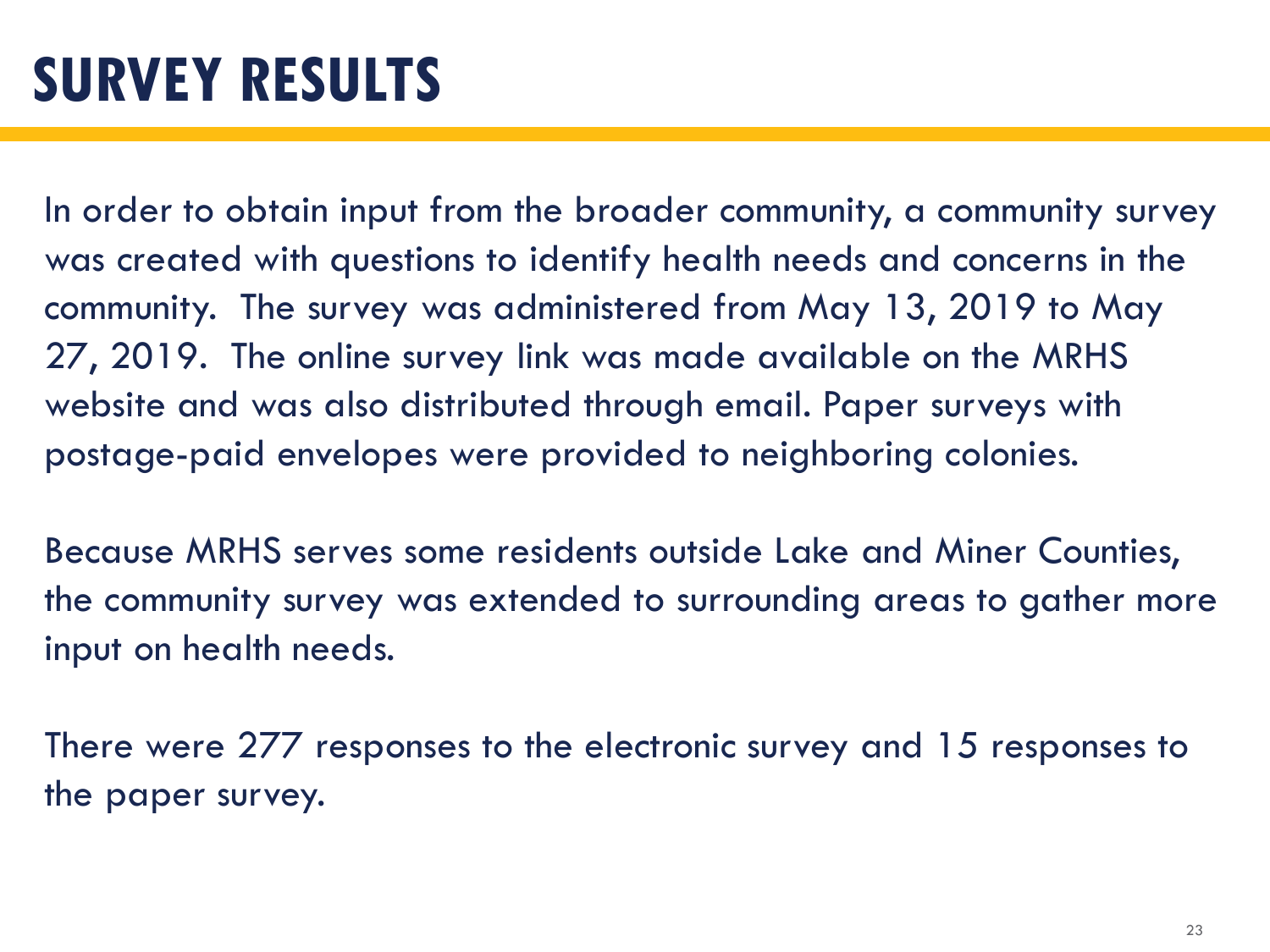## **SURVEY RESULTS**

- Most respondents were from Lake County but there was also representation from Miner, McCook, Moody, Minnehaha, Brookings, Kingsbury, and Codington Counties.
- Respondents were of a wide range of ages, the most prominent cohort being age 26-39.
- 80% felt there are an adequate number of primary care clinics/physicians/providers in the community.
- Most respondents ( $75\%$  total) were either satisfied or very satisfied with the availability of health care services in the community.
- Most respondents (67% total) were either satisfied or very satisfied with the quality of healthcare services in the community.
- 19% reported there are groups in the community that are unable to access adequate healthcare. The groups most frequently mentioned were low income and those stuck in insurance coverage donut hole, underinsured, older adults, and those with transportation difficulties.
- The most frequently reported issues that prevent respondents from accessing care were being underinsured or unable to pay for care/copays/deductibles and lack of availability of doctors/services.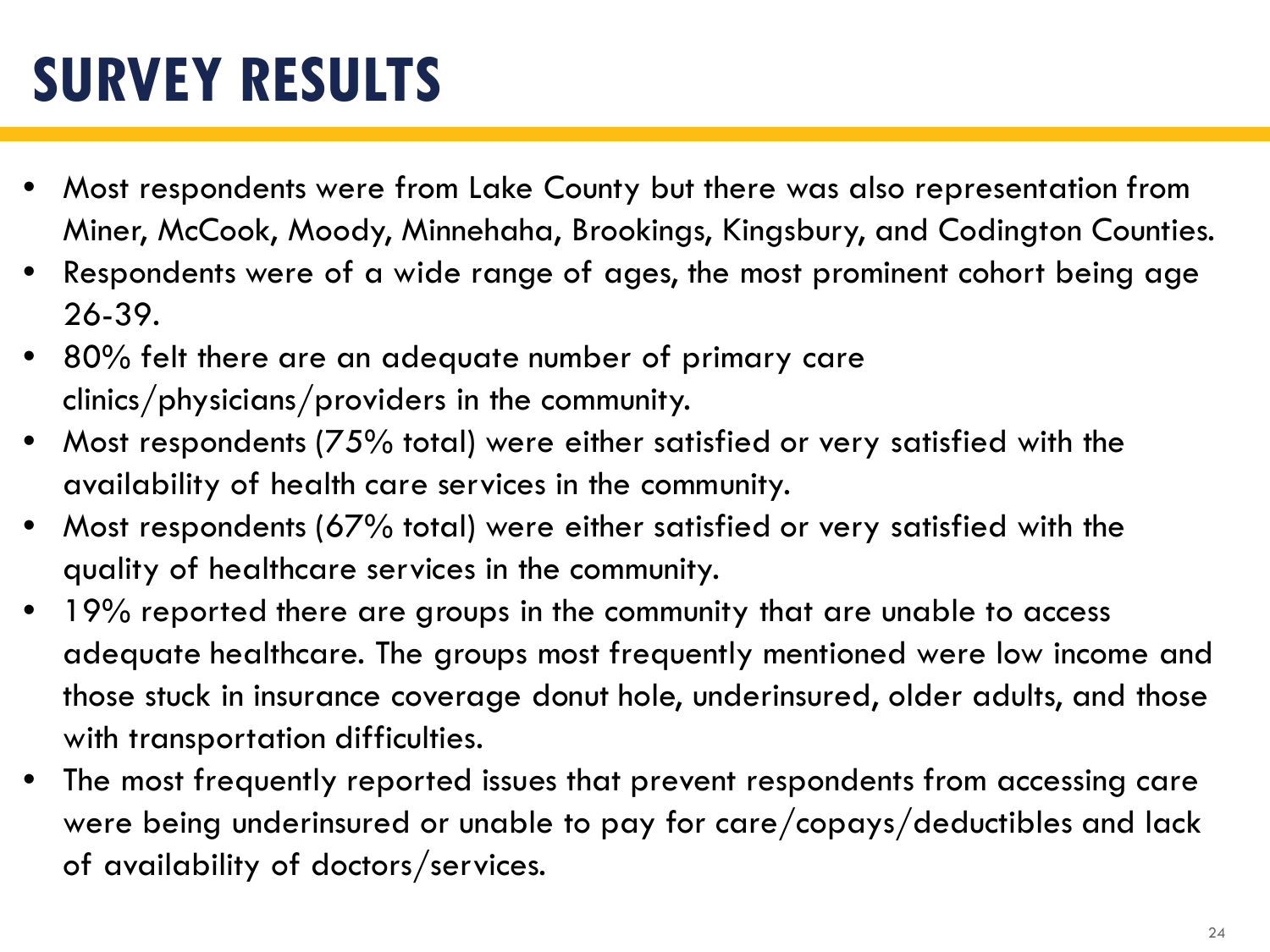#### **Continued**

#### How do you view the following health care topics in your community?

|              | <b>Description</b>                               | <b>Above Average</b> | Average | <b>Needs Improvement</b> |
|--------------|--------------------------------------------------|----------------------|---------|--------------------------|
| $\mathsf{A}$ | Quality of hospital/clinic care                  | 46%                  | 45%     | 10%                      |
| B            | Quality of physician/provider care               | 45%                  | 42%     | 13%                      |
| $\mathsf{C}$ | Number of physicians/providers                   | 37%                  | 55%     | 10%                      |
| D            | Access to specialty care services                | 25%                  | 54%     | 23%                      |
| E            | Closeness/convenience of services                | 56%                  | 41%     | 3%                       |
| F            | Hours the physician/provider offices are<br>open | 36%                  | 57%     | 8%                       |
| G            | Access to Long Term Care                         | 21%                  | 53%     | 27%                      |
| H            | Access to Emergency services                     | 45%                  | 49%     | 6%                       |
|              | <b>Access to Urgent Care services</b>            | 33%                  | 54%     | 14%                      |
|              | <b>Access to Dental services</b>                 | 33%                  | 55%     | 12%                      |
| K.           | Access to Optometry services                     | 35%                  | 56%     | 10%                      |
| L            | <b>Access to Mental Health services</b>          | 14%                  | 47%     | 39%                      |

For each health care topic, the answer with the most responses is circled in red.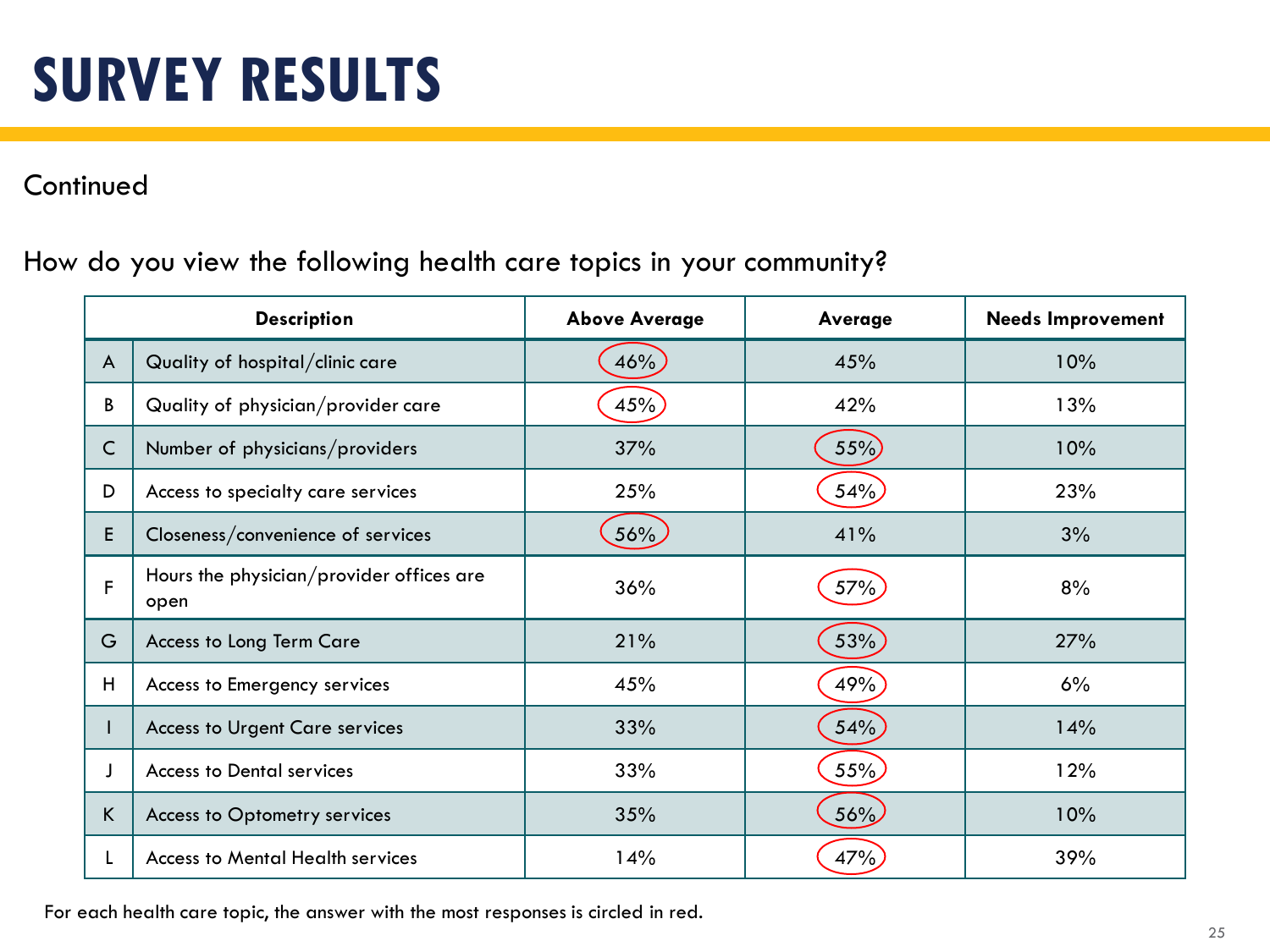## **SURVEY RESULTS**

- For those that were accessing service outside the community, the most frequently mentioned reasons were lack of local specialist, long term relationship with provider elsewhere, and availability (not specified).
- The most frequently mentioned responses for most pressing health-related concerns in the community were mental/behavioral health, affordability, and older adults (transportation, nursing home beds, and assisted living).
- For recommended changes in health care services, the most frequently mentioned were improved urgent care access and specialty care access.
- The most frequently reported underlying issues were mental/behavioral health and addiction problems and services shortages, and general health care affordability
- Suggestions for services to be added or further emphasized in the community: improved access to mental health support, local resource directory for all types of assistance, long term care and assisted living.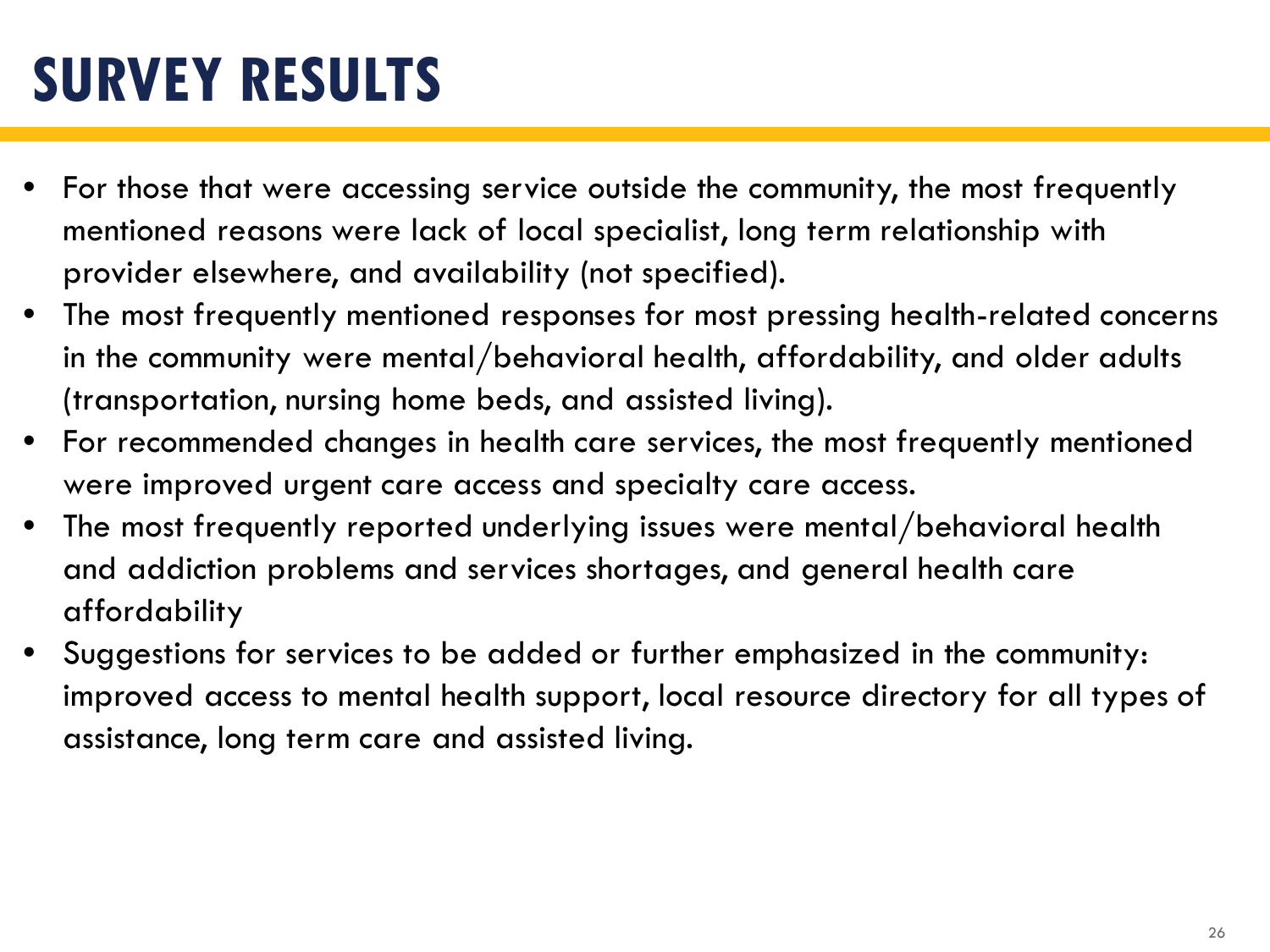## **PRIORITIZATION OF NEEDS**

The MRHS management team and board met to review the needs identified through the community health needs assessment process. After analyzing input from the focus groups, survey, and community health data, they did a preliminary prioritization that identified needs based on potential impact on community health, the urgency of the need, and the ability to meet these needs. The following health areas are determined to be prioritized, in no particular order:

- Mental & behavioral health education, access, availability, and affordability
- Post acute care / long term care / senior living continuum
- Specialty services access, promotion/awareness, recruiting, and gaps
- Diabetes and obesity related health issues: awareness, education, services, new programming

A recurring issue/need that won't be targeted at this time is affordability. Some of the concerns around affordability are related to insurance premiums, deductibles, and copays, which are not issues MRHS is fully equipped to address. MRHS is a low-cost provider and does have an income-based financial assistance program which can be accessed in person or on MRHS' website. A patient can obtain a financial assistance application and can meet with a MRHS financial counselor to review all available options, e.g. applying for Medicaid, indigent care through the county, or market place options.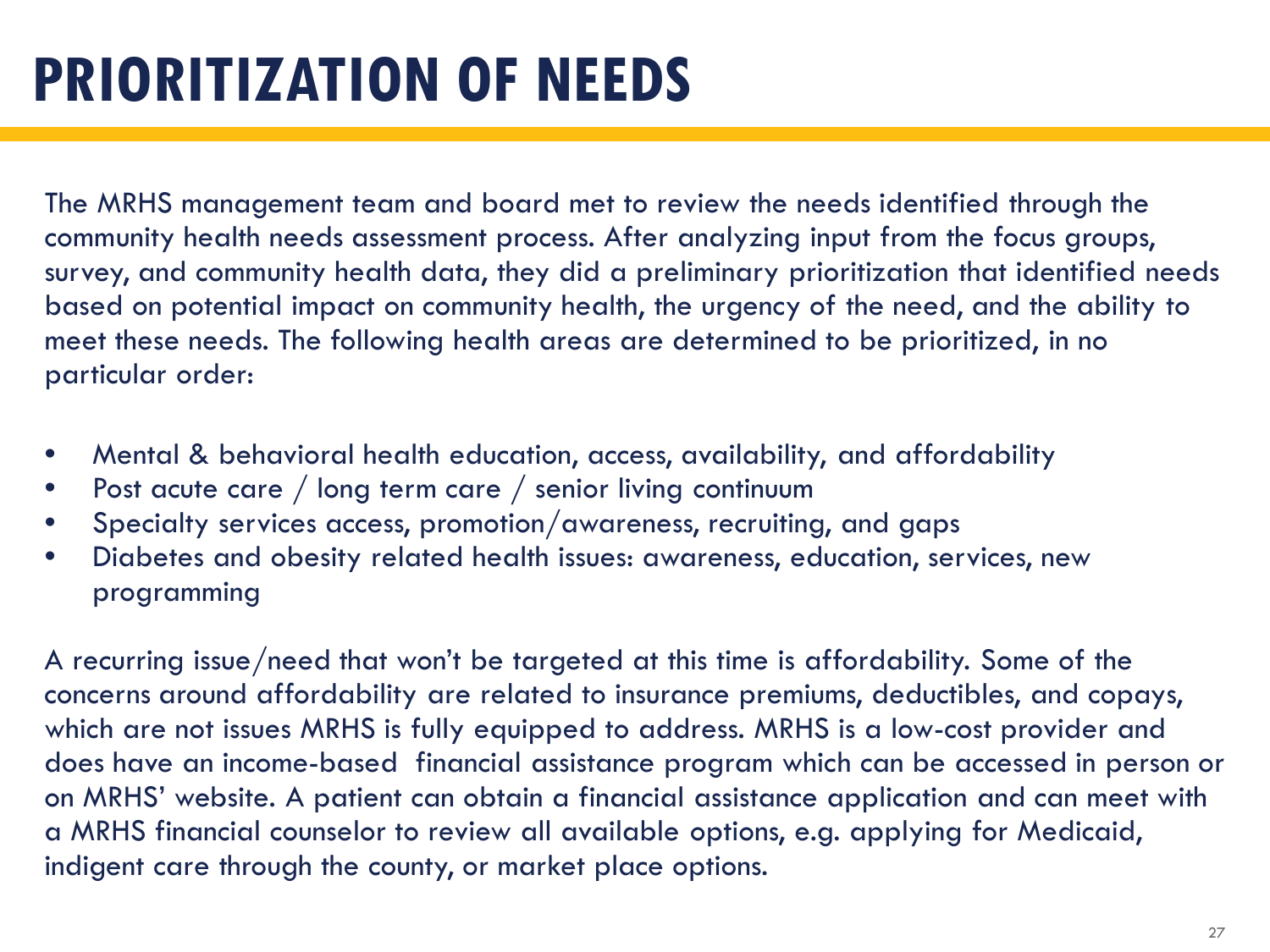## **COMMUNITY RESOURCES**

MRHS looks forward to addressing identified health needs in collaboration with other community resources, which can include:

- Madison Community Center
- Community Counseling Services
- Lake County Community Health
- Horizon Health Care
- Interlakes Community Action and its various programs
- Churches and related events/programs, e.g. The Gathering
- American Legion, VFW
- Local transportation services
- Bethel Lutheran Home
- Library
- Lions Club, Rotary, Community Foundation
- 211
- Dakota State University and its various programs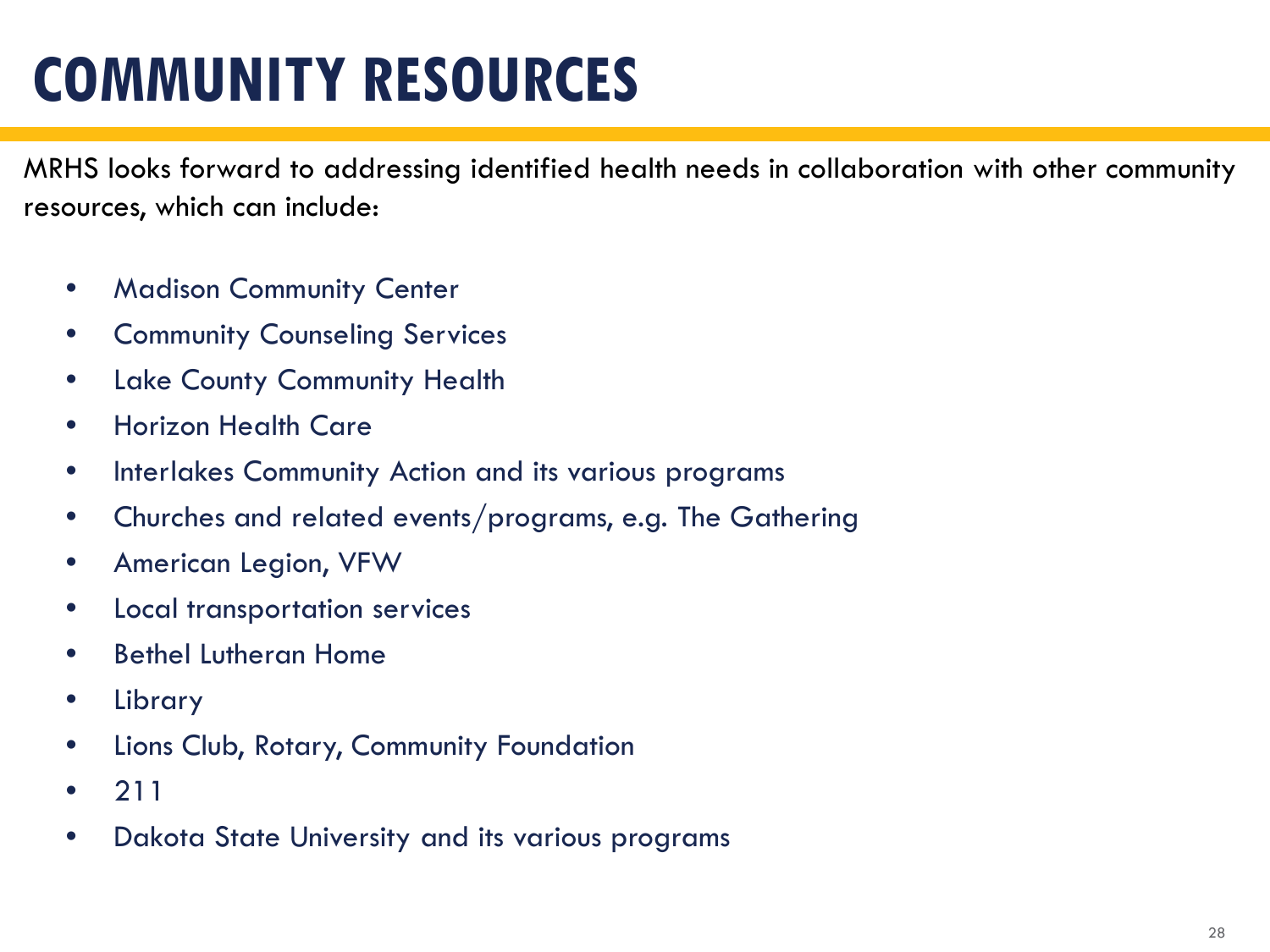# **EVALUATION OF IMPACT OF PRIOR CHNA**

MRHS completed a Community Health Needs Assessment in June of 2016. No written comments have been received from this assessment. MRHS prioritized the following needs during the 2016 assessment and have conducted the following activities in order to address the needs identified:

- 1. Education on Health Issues
	- MRHS continued its education program and provided education to staff and the community on what services and programs MRHS provides.
	- MRHS created and filled a marketing director position who created a formal marketing plan and program. Collaboration continues between marketing and education staff. Communication and awareness has increased between MRHS and the community around available health services and programs.
- 2. Expansion of Urgent Care Services
	- Walk-in clinic availability was previously limited to weekdays and evenings. Weekend walk-in clinic hours were added.
	- Providers increased flexibility and availability for as-needed earlier morning and/or alternative walk-in clinic hours.
- 3. Increased Access to Specialty Services
	- A dermatology provider was added.
	- Service/procedure offering for podiatry was expanded.
	- Endocrinology and cardiology provider access was increased.
	- Telemedicine access to a variety of specialties was increased and MRHS continues to partner with telemedicine providers to meet specialty care needs to the greatest degree possible.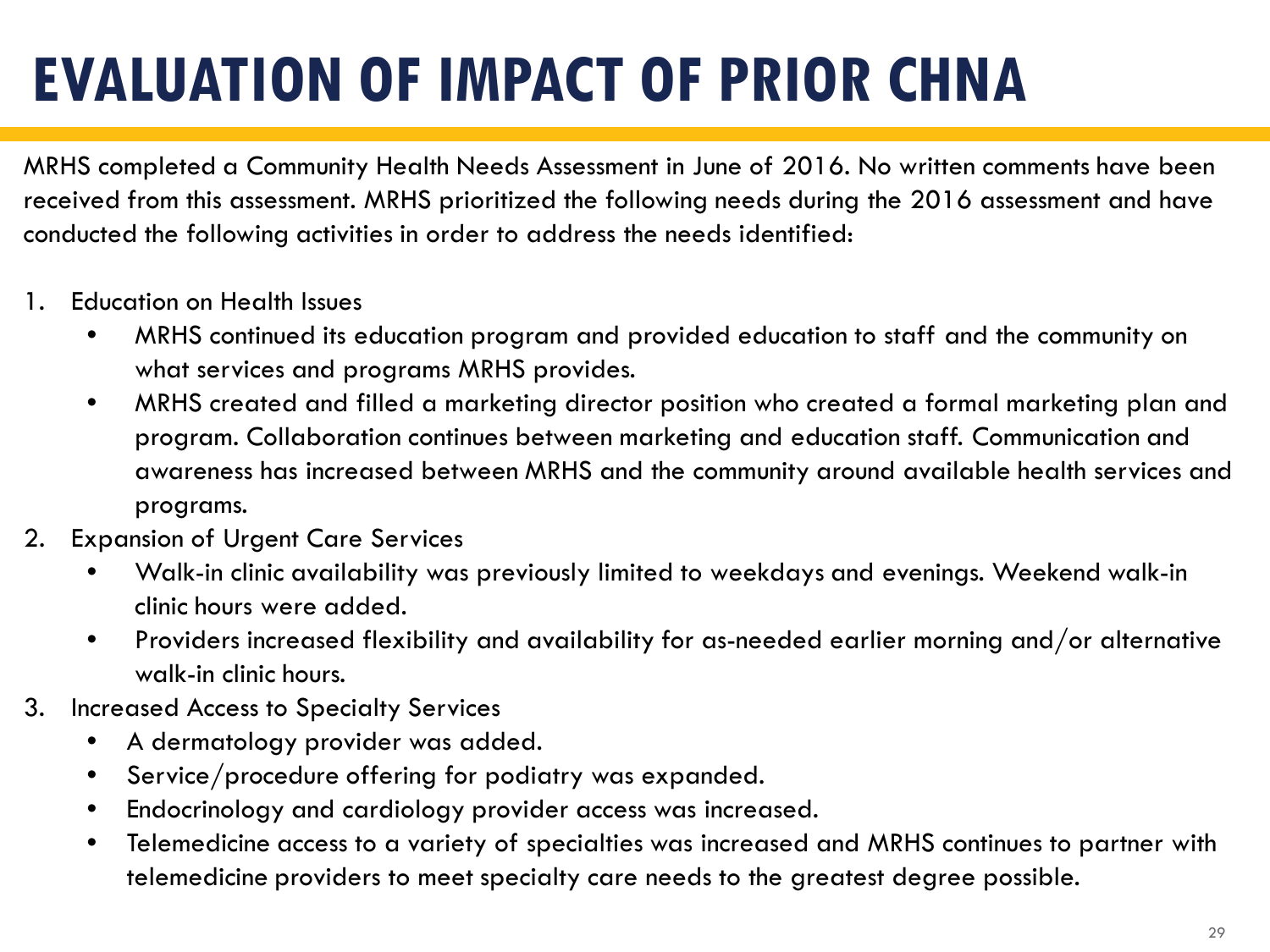### **NEXT STEPS**

This Community Health Needs Assessment report was approved by the Board of Directors at their meeting on June 25, 2019.

MRHS thanks all those that contributed to this process. Broad community input is critical for us to determine how we can meet health needs in the most effective way. The collaborative nature of this process also serves as a *coming together* to further strengthen our community bonds.

MRHS is required to adopt an organization specific implementation strategy in response to the Community Health Needs Assessment report. In the coming months, this implementation strategy will be discussed and approved by the MRHS Board of Directors, and will be reviewed on an annual basis. The CHNA process and public report will be repeated every three years, as required by federal regulations.